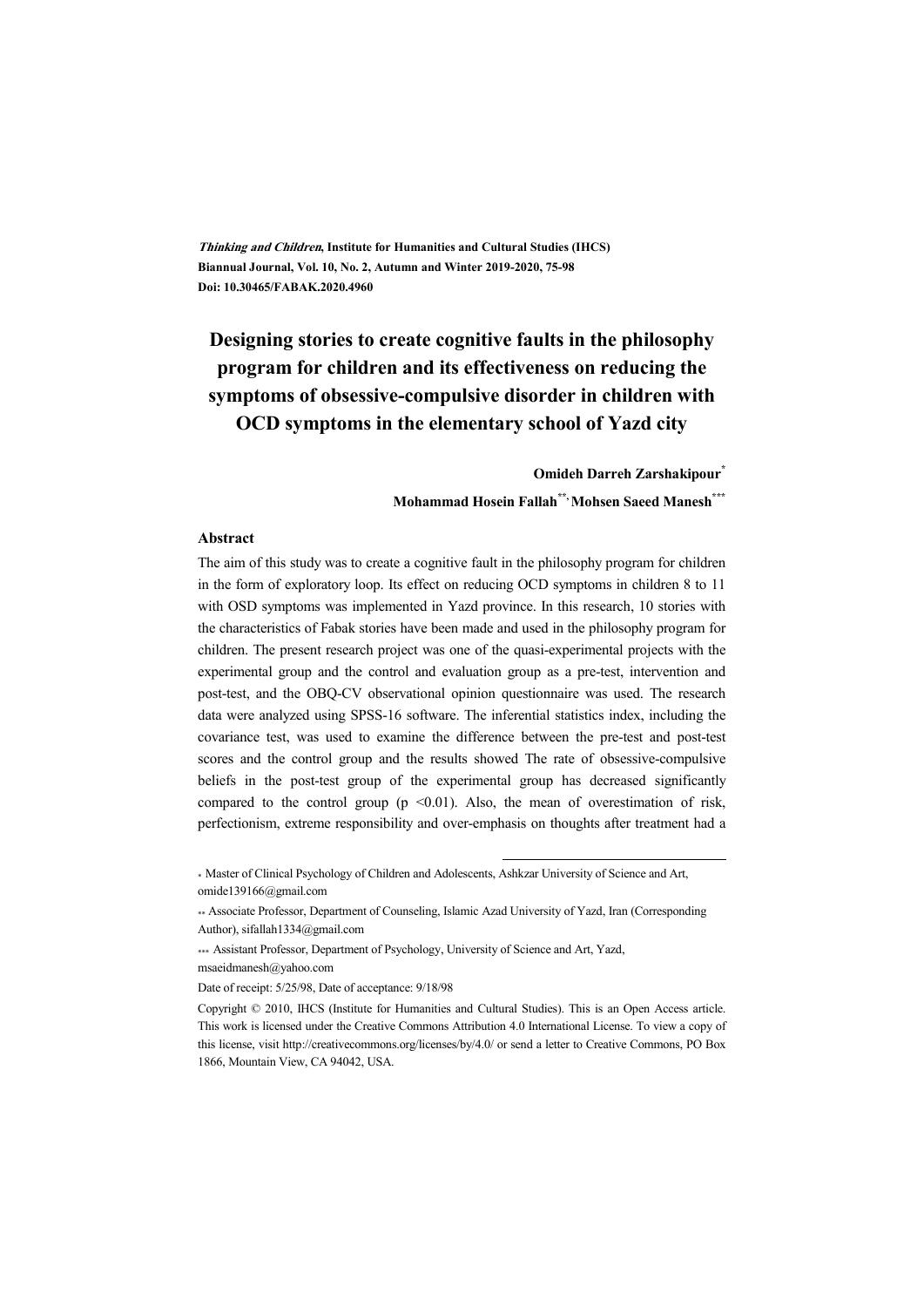significant decrease (p <0.01). As a result, the positive effectiveness of the philosophy program for children with the aim of creating a cognitive fault was confirmed.

**Keywords:** Obsessive-compulsive disorder, storytelling, cognitive impairment, philosophy for children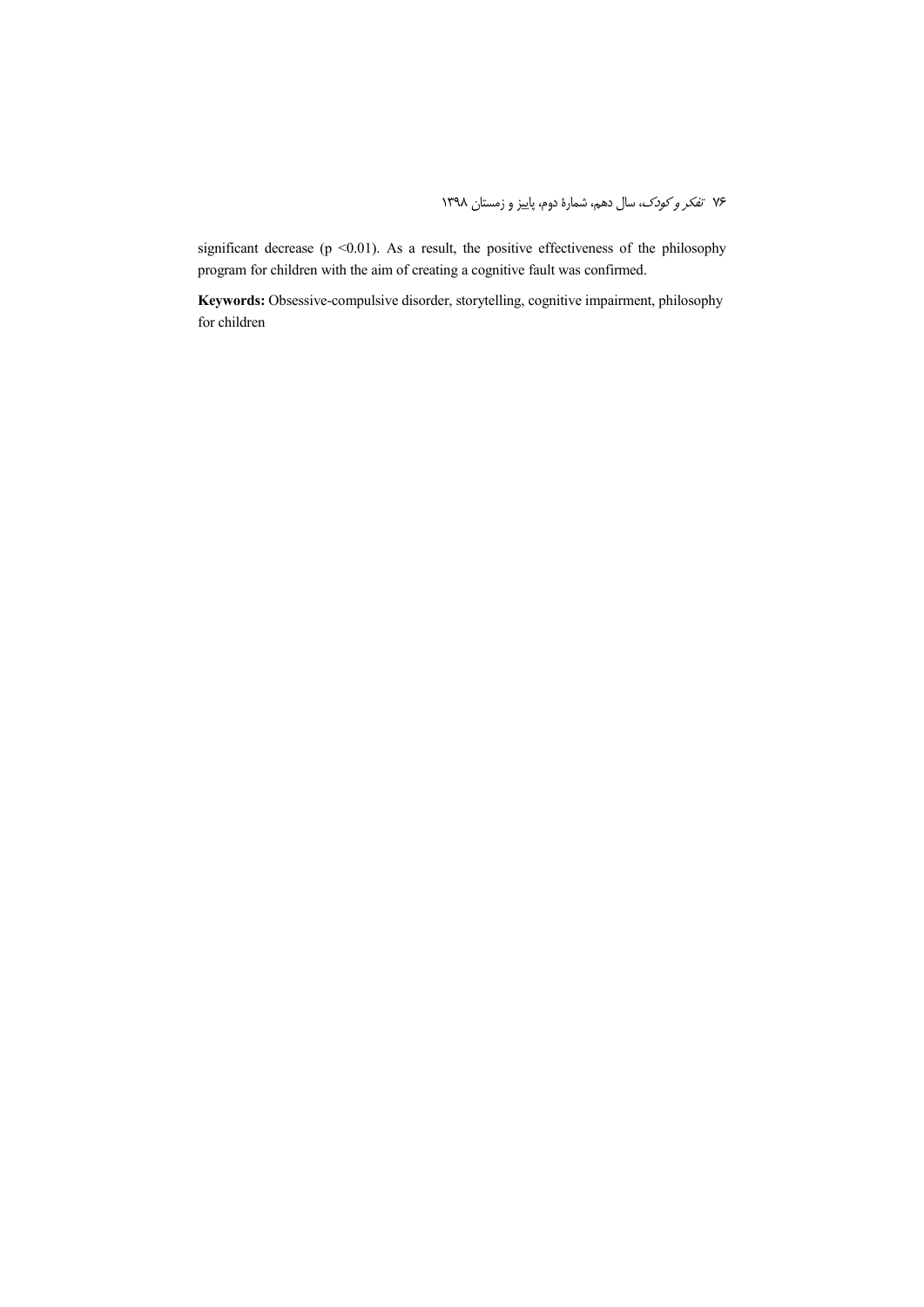تفکر و کودک، یژوهشگاه علوم انسانی و مطالعات فرهنگی دوفصلiاههٔ علمی (مقالهٔ علمی ــ پژوهشی)، سال دهم، شمارهٔ دوم، پاییز و زمستان ۱۳۹۸، ۷۷–۹۸

طراحی داستانهایی برای ایجاد گسلش شناختی در برنامهٔ فلسفه برای کودکان و اثر بخشی آن بر کاهش علائم اختلال وسواس فکری – جبری کودکان دارای نشانههای OCD دورهٔ ابتدایی شهرستان یزد

امیده دره زرشکے پور\*

محمد حسين فلاح\*\*، محسن سعيد منش\*\*\*

جكيده

مطالعه حاضر باهدف ایجاد گسلش شناختی در برنامه فلسفه برای کودکان به شبوه حلقبه کندوکاو تاثیر آن در کاهش علایم OCD در کودکان ۸ تــا ۱۱ دارای نشــانه OSD در اسـتان یزد اجرا گردید. در این پژوهش ۱۰ داستان با ویژگی های داستان های فبک سـاخته و در برنامه فلسفه برای کودکان استفاده شده است. طرح پژوهش حاضر از جمله طرحهای شـبه تجربی با گروه آزمایش و گروه کنترل و ارزیابی به صورت پـیش[زمـون، مداخلــه و پــس أزمون بوده است و از پرسشنامه عقاید وسواسی نسخه کـودک و نوجوانـان (OBQ-CV) استفاده شد. داده های حاصل از پژوهش با استفاده از نـرم افـزار spss-۱۷ مـورد تجزیــه و تحلیل قرار گرفت، شاخص آمار استنباطی شامل آزمون کواریـانس، بـرای بررسـی تفـاوت میانگینهای پیش آزمون و پس آزمون و گروه گواه مورد استفاده قـرار گرفتـه شــد. نتــایج نشان داد میزان عقاید وسواسی –جبری در پس آزمون گروه آزمایش نسبت به گروه گــواه

\* کارشــــناس ارشــــد روانشناســــي بــــاليني کـــودک و نوجــــوان، دانشــــگاه علــــم و هنــــر اشــــکذر، omide139166@gmail.com

\*\* دانشیار گروه مشاوره، دانشگاه آزاد اسلامی یزد، ایران (نویسندهٔ مسئول)، sifallah1334@gmail.com \*\*\* استادیار گروه روان شناسی، دانشگاه علم و هنر، یزد، msaeidmanesh@yahoo.com تاريخ دريافت: ١٣٩٨/٠٥/٢٥، تاريخ يذيرش: ١٣٩٨/٠٩/١٨

Copyright © 2018, IHCS (Institute for Humanities and Cultural Studies). This is an Open Access article distributed under the terms of the Creative Commons Attribution 4.0 International, which permits others to download this work, share it with others and Adapt the material for any purpose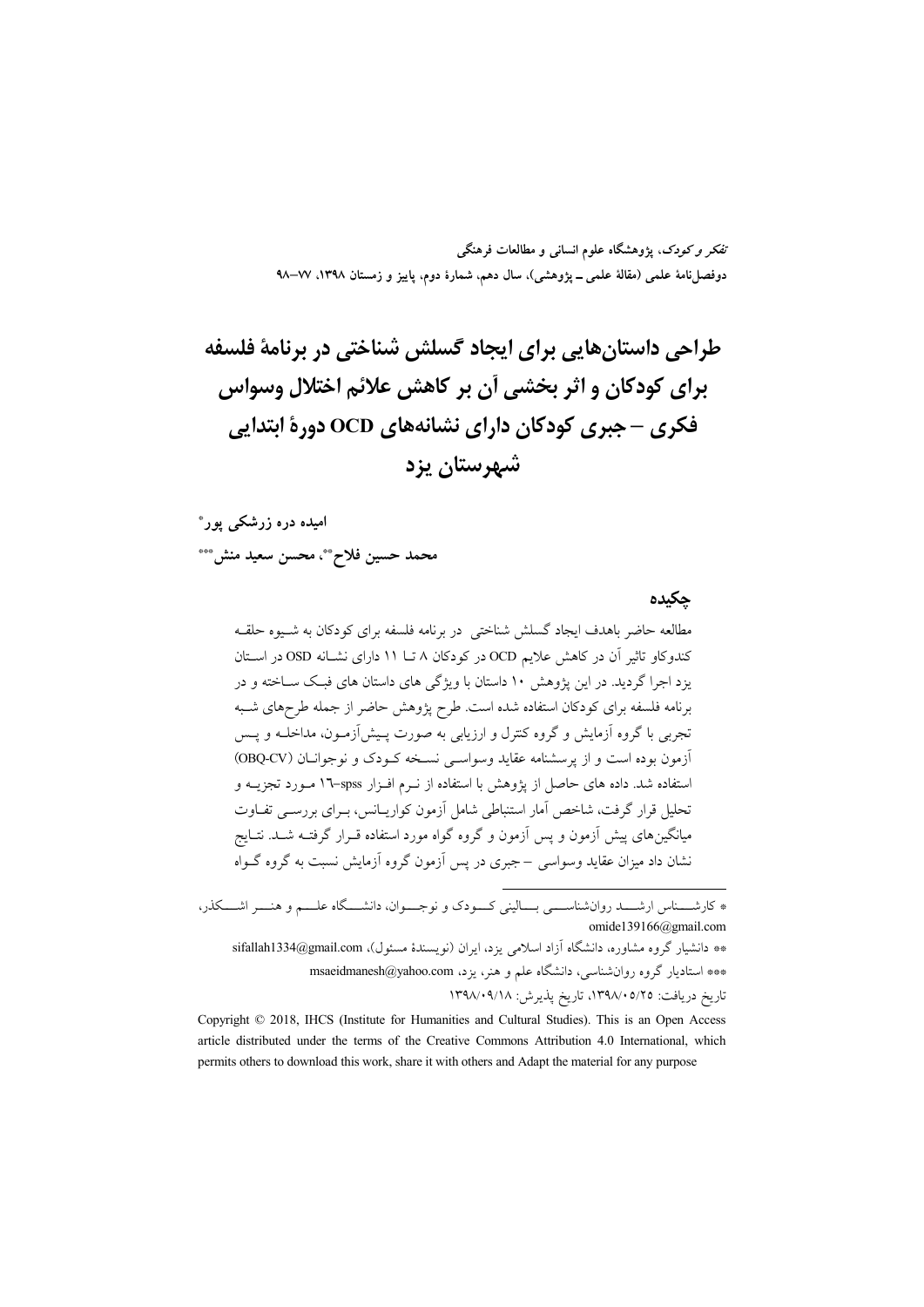کاهش معناداری (p <۰/۱۱) داشته است. همچنـین میـانگین بـیش بـر آورد خطـر، کمـال گرایی، مسئولیتپذیری افراطی و بیش اهمیت دهی بـه افکـار نیـز بعـد از درمـان کـاهش معناداری (p <٠/٠١) داشته است. در نتیجه اثربخشی مثبت برنامه فلسفه بـرای کودکـان بـا هدف ايجاد گسلش شناختي آن تاييد شد. **کلیدواژهها:** وسواس فکری–جبری، داستان، گسلش شناختی، فلسفه برای کودکان

1. مقدمه

در سه دهه اخیر مسائل رفتاری و روانی کودکان و نوجوانان به عنـوان یکـی از موضـوعات عمده در حیطه روانشناسی و روانیزشکی مـورد توجـه قـرار گرفتـه اسـت. (یاونـد حسـنی، ۱۳۹۳: ۲/ ۷۱-۹٤). اضطراب و اختلالات اضطرابي از جمله علايمي دركـودكي هسـتند كـه میتواند تمام زندگی کودک را تحت تاثیر قرار دهد. یژوهش هایی که روی نمونه های عـادی و نمونه های بالینی انجام شده است، مشخص میکند کـه اخـتلال وسـواس فکـری-عملـی یکی از شایعترین اختلالات روانشـناختی در دوران کـودکی اسـت. ٤٠ درصـد از کودکـان دارای وسواس فکری، عملی، این تشخیص را تـا ١٥ سـال بعـد از شـروع علایـم نیـز دارا هستند( عباسی و همکاران،۱۳۹۲: ۳/ ۱۷۲–۱۸٤).

بر اساس تعریـف، پنجمـین راهنمـای تشخیصـی وأمـاری اخـتلالات روانـی اخـتلال وسواسی –جبری عبارت است از عمل یا فکر وسواسی که مدت طولانی ادامه داشته (بـیش از یک ماه ) و باعث ایجاد ناراحتی شدید در فرد شود و شـخص بایـد غیــر معمــول و غیــر منطقی بودن اَن را تشخیص دهد( مهدی و فرامرزی،۱۳۹۵: ۳/ ٤٥٤–٤٥٤).

افراد مبتلا به OCD تشخيص مي دهند؛ كه افكار، تكانه يا تصاوير محصول ذهـن خـود و بيش از حد يا غير منطقى هستند. با اين حال نمى توانند اين افكار مزاحم را توسط منطــق يــا استدلال حل و فصل نمایند. اکثر مردم سعی در نادیده گرفتن و یا سرکوب یـا خنثــی کــردن چنین افکاری دارند. در اختلال وسواسی اجباری (OCD) این افکار می تواند بـه دسـت زدن به اعمال جبری نیز منجر شود. یعنی شخص مبـتلا خـود را مجبـور مـی بینـد کـه کـاری را بصورتی معین انجام دهد و انجام آنکار ، موجب کاهش یا پیشگیری از اضـطراب در یاسـخ به اندیشه وسواس فکری میشود و این باعث ایجاد یک چرخه درد و رنــج از وســواس بــه اجبار به وسواس به اجبار و به همين ترتيب شود(73-69 Agraval, 2016: 69).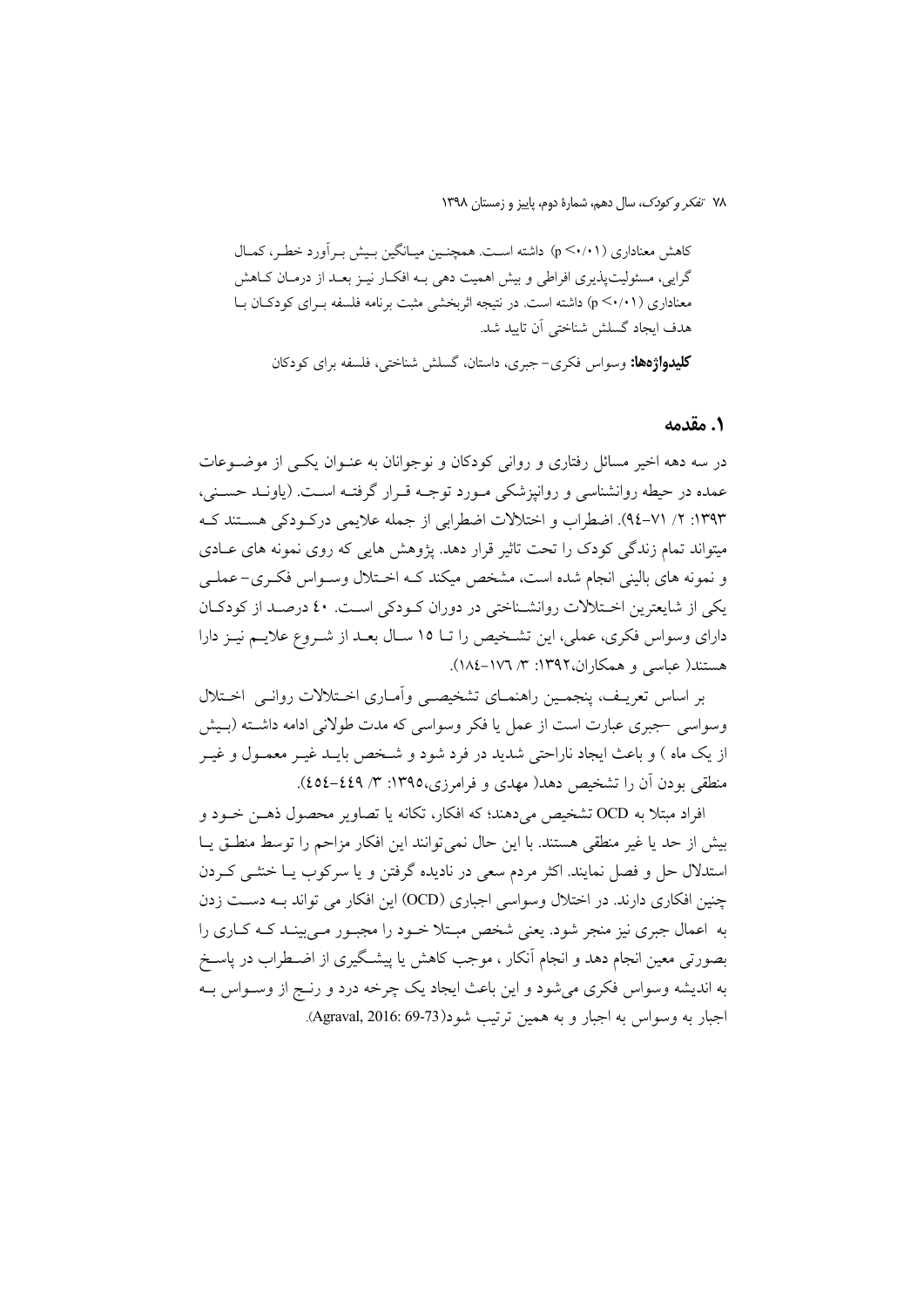تحقیقات در طول چند دههی گذشته به صورت شـگفت آوری، شـناخت مـا را از پدیـده شناسی و درمان اختلال OCD گسترش دادهاند نظریّههای شناختی جدیـد در آسـیب شناسـی رواني، بر نقش فراشناخت در سبب شناسي و تداوم اختلال رواني تاكيد دارنـد. (صـالحي و همکاران، ۱۳۹۵، ۲۱-۳۰) از سویی یکی از مباحث بنیادی در الگوهای شناختی و فراشـناختی وسواس، پدیده در آمیختگی فکر و عمل می باشد. در این پدیده باورهای شـناختی، مـرز بـین فکر و رویدادها و فکر و عمل را از بین می برد. افراد مبتلا به اختلال وسواس اعتقاد دارنــد کــه افكار غير قابل قبول و ناخوشايند آنها مي تواند حوادث بيروني جهان را تحت تأثير قرار دهـد. همچنین مطالعات نشان داده است که اثر تفکرات منفی و نداشتن کنترل این افکار باعث ایجـاد اضطراب می شود و این تلاش برای کاهش اضطراب تکرار رفتار وسواسی را بـه بـار مـی اَورد.  $(29 - Y9)$  /(رجبی و همکاران، ۱۳۹۵: ۱۷/ ۴۹–٤۹).

کوچی و همکاران نشان دادند که، باورهای فراشناختی در اختلال وسواس فکری عملـی و اختلال وحشتزدگی نقش عمده دارند. بی اعتمادی افراد وسواسبی نسبت بـه فراینــدهای شناختی خود، نقش مهمّی در رفتارهای وارسی و بررسیهای تکـراری آنهـا دارد (صـالحی و همكاران، ١٣٩٥) .

روش هـاي درمـاني پيشـنهادي بـراي ايـن اخـتلال عــلاوه بـر درمـان دارويــي نظيـر مهاركنندههاى اختصاصي بازجذب سروتونين شامل درمانهاى روانشسناختى مانند درمان شناختی -رفتاری نیز می گردد (هاشمیان و همکاران، ۱۳۹۵: ۱/ ٤٨-٥٥).

گرچه به نظر می رسد توافق گستردهای وجود دارد مبنی بر اینکه مواجهه با فک وسواسبی موثرترين مؤلفه درمان وسواس است اما تناقضي وجـود دارد.'گرچــه راهبردهــا ممكــن اســت مفید واقع شوند اما در مورد همه بیماران صدق نمیکند. لذا، مداخلات درمـانی دیگـری لازم است تا شاخص های پیش آگاهی ضعیف و مقاومت درمـانی را هــدف قــرار دهــد. اخیــرا شناختها ظاهراً در وسواس بسيار دخيل هستند اما هدف قرار دادن آنها به طـور مســتقيم بــه نظر نمی رسد اثر بخشی درمان را افزایش دهد و این باعث شده محققــان بــه دنبــال روش هــای دیگری برای درمان وسواس بحث زیادی در مورد مداخلات درمانی مبتنی بر ذهن آگــاهی و زمینه محور شده است : خلاف رویکردهای کلاسیک رفتار درمـانی شـناختی، هـدف ایـن درمان ها تغییر شکل یا کاهش فراوانی افکار و احساسات آزارنده نیست، بلکـه هــدف اصــلی آن تقویت انعطاف پذیری روانشناختی است. یکی از هدفهای این دسته از درمان هــا ایجــاد گسلش شناختی میباشد. گسلش شناختی یک نام نسبتاً جدیـد بـرای یـک فرأینـد قــدیمی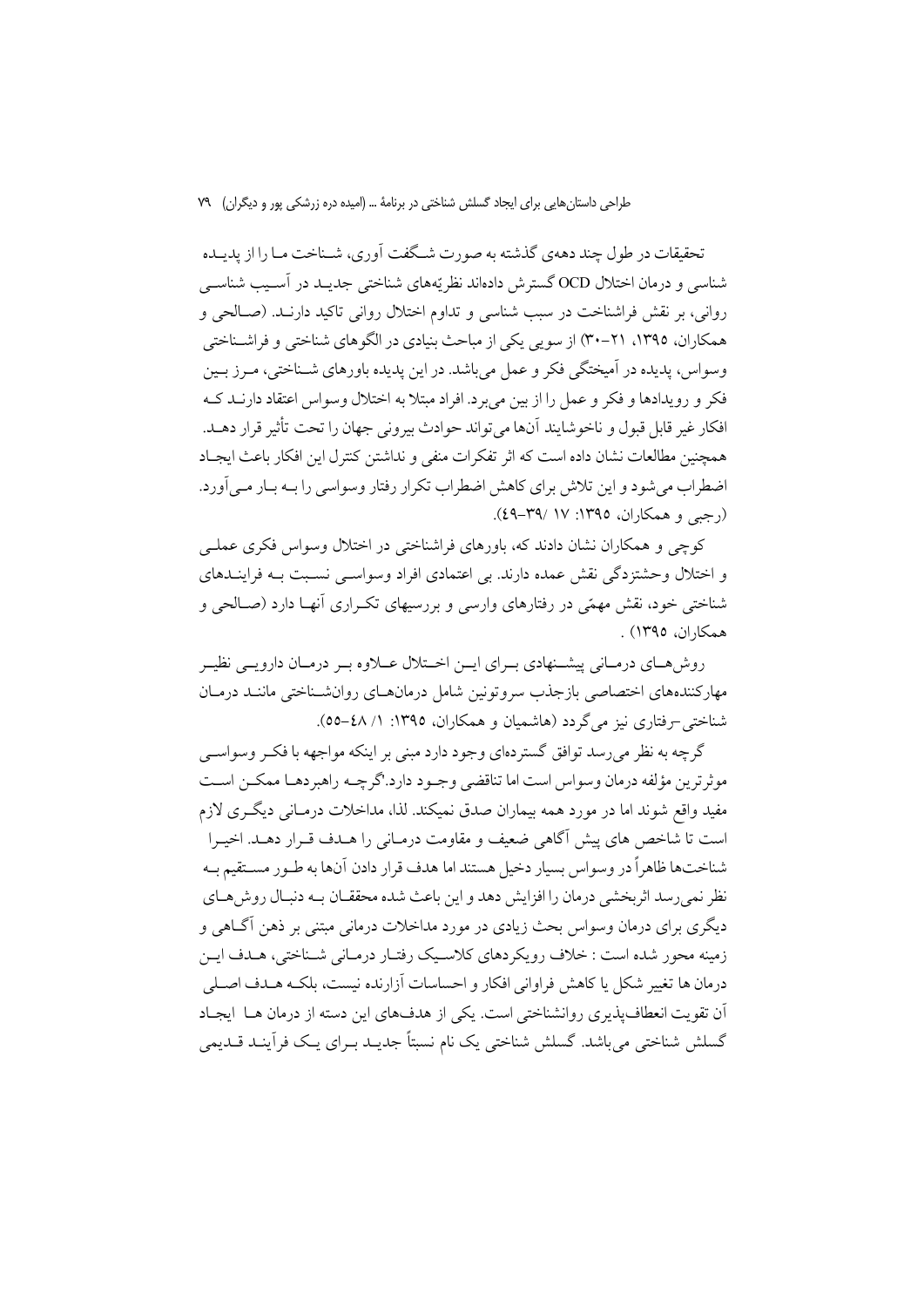است اساس این ایده که تفکر ما بیش از حد به معنای واقعی کلمه درست مـی باشــد ( یعنــی أنچه كه در ذهن ما مي أيد دقيقا درست بوده و اتفاق خواهد افتاد مثلا يك لحظـه بــه ذهــن فرد خطور میکند که به زودی مادرش فوت میکند متعاقب این فکر اطمینان پیـدا میکنـد کـه به طور حتم این اتفاق خواهد افتاد و این موجب رنج اَن فرد میشود حال اَنکه شاید هــر گــز این اتفاق نیفتد) اغلب مشکل ساز است، گسلش شناختی یک رویکرد جـایگزین اسـت کـه به افکار و احساسات مشکل ساز اجازه میدهد به وجود آیند بدون آنکه عملکرد فعلی فـرد را دچار مشکل سازد، تکنیکهای گسلش طراحی شدهاند تا معنای تحت الفظی افکـار مـا را از بین ببرند، و عدم توانایی زبان برای رسیدن به عمق کامل تجربیات و زنـدگی و دنیـای مـا با دقت کامل نشان دهد (Blackledge, 2010). نتايج ماسـودا و همکــاران حــاکي از اثربخشــي پژوهش تکنیک های گسلش شناختی بر افکار خود انتسابی منفی (از جمله این افکار، افکار مربوط به خودکارآمدی است بود(17-11/11-17). masuda, 2010: 41/

از آنجایی که تمام ابعاد فراشناخت با باورهای وسواسی رابطه مثبت و معنـی دار دارد و باورهای فراشناختی نه تنها میتواند افراد وسواسی را از افراد غیر وسواسی تفکیک کنـد بلکـه این باورها با شدتت وسواسی بودن نیز رابطه نیرومندی دارنـد (صـالحی و همکـاران، ١٣٩٥) بدین دلیل ایجاد گسلش شناخت<sub>ی</sub> میتواند کمک موثری در کاهش علایــم OCD نیــز داشــته باشد. لکن از آنجایی که جامعه هدف ما کودکان مـیباشـند برنامـهای لازم اسـت کـه روش صحیح فکر کردن را به کودکان آموزش داده و باعث ایجاد گسلش شناختی در آنهـا گـردد. ادبیـات داسـتانی کودکـان و نقـش آنهـا در رشـد تفکـر بـه کودکـان کـه فلسـفه بـرای کودکان(P4C) نیز نامیده می شود یکی از برنامههای آموزشی است که مورد توجه بسـیاری از دست اندرکاران تعلیم و تربیت کودک قرار گرفته است(رشتچی، ۱۳۸۹: ۲/ ۲۳–۳۷). فلسـفه تأکید بر شناسایی مسائل جدید است؛ یکی از ویژگی های اصلی فلسفه تلاش مسـتمر بـرای ديدن جهان از ديدگاههاي مختلف است( 382-76/378 :Gruioniu,2012).

یکی از پیش فرضهای موجود دربرنامـه آمـوزش فلسـفه بـه کودکـان، تأکیـد مـیکنـد کودکان زمانی بیشتر یاد می گیرند کـه کتـابهایشـان بـه شـکل داسـتان باشـد (تجلــی نیـا، كريمي،١٣٩٣: ١/ ٣١-٦٩). با توجه به همين پيش فـرض ليمپـين (Lepinin) بـه نوشـتن ١٤ کتاب در قالب داستان روی آوردو در این گونه داســتانهــا « بــهگونــهای آگاهانــه و طراحــی شده، سخني، مساله يا نكته فلسفى گنجانده مى شود و يـس از خوانــدن داسـتان، آن ســخن، مسأله یا نکته، در گروهی که با معلمی کارآزموده هدایت می شود، مورد بحث قرار می گیـرد»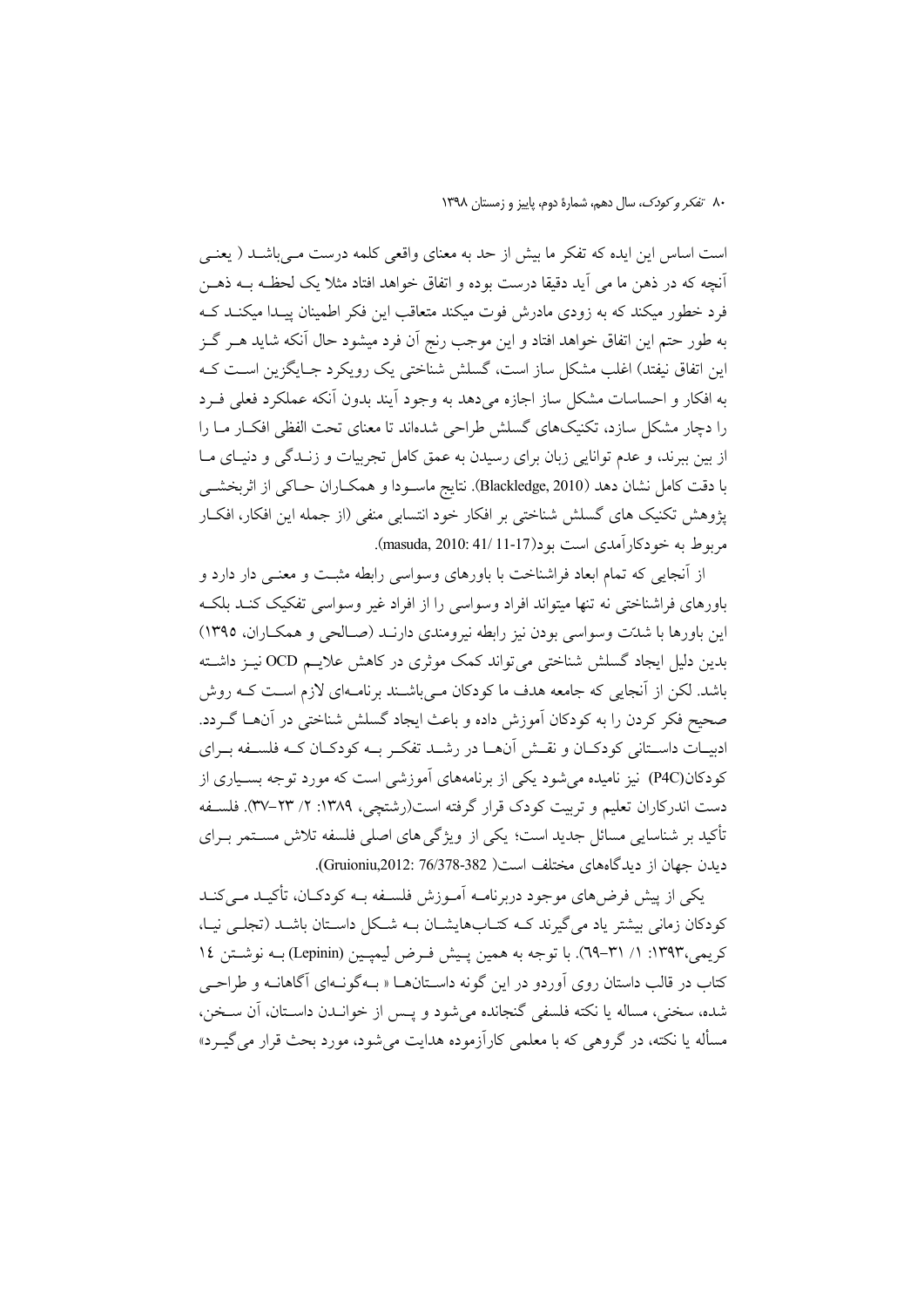البته افراد دیگری مانند آن مارگارت شارپ نیز به نوشـتن چنـان داسـتانهــایی پرداختــهانــد (فرزانفر و عجم، ١٣٩٥).

به عقیده شارپ (Sharp) داستان در فلسفه برای کودکان، سکوی پر شی یا بها نــه ای بــرای تحقيق فلسفي است (خسرونژاد، ١٣٨٦: شماره ٢٠/ ١١٠-١٢٠). داستان هـا بابـد كنجكـاوي طبیعی کودکان را برانگیزند و آنها را برای بحث تشویق کنند. در فلسفه برای کودکـان بایــد متن هایی وجود داشته باشد که توجه کودکان را جلب کـرده و مـرتبط بــا زنــدگی روزمـره کودکان باشند، همچنین لازم است مفاهیم انتزاعی را که از طریق نمونهها مـورد بحـث قـرار می گیرند مشخص کنید.

علاوه بر این، حضور فعالیتهای مبتنی بر سؤالات و استفاده از محتـوای فلسـفی بسـبار مهم است و کتابهای فلسفی که برای کودکان تهیه میشود ، باید په این ویژگی هیا نزدیک باشد (2503 – 2498 ,Akkocaoglu & Celepoqlu, 2013: 116, 2498). به همين علت، برنامــهْ فلســفه برای کودکان مدعی آن است که الگوی مناسبی را، برای پرورش تــوان پرسشــگری و تفکــر انتقادی، که هر دو از مؤلفه های پژوهشگری اند، در حلقهٔ کندوکاو ارائه میدهد. اگـر بتـوانیم کودکان را تشویق کنیم تا با فرایند ذهنی شخصیتهای داستان ارتباط برقرار کننـد و بـه دنبـال پاسخی برای ابهامات و نکات شگفت انگیز داستان باشند، آنها هم شیوهٔ پرســش و پاســخ را درپیش میگیرند و هم برای آن ارزش قائل میشوند(طباطیایی و موسوی، ۱۳۹۰: ۳۳/۱).

برنامه درسی که لیپمن ارائه داده است با توجه به فرهنگ و شرایط اجتماعی کشور خود او است و با فرهنگ کشور ما چندان سنخیت ندارد و اگر قرار باشـد همـان بر نامـه درســی را بـا همان کیفیت به کودکان ارائه دهیم به صـورت نامحسـوس بـرای کودکـان را دچـار تعـارض خواهیم کرد. چراکه مطالب موجود در این داستان با فرهنگ ما همخوانی ندارد و ممکن اسـت به صورت غیر مستقیم بدآموزی داشته باشد. برخی از متونی که لیـیمن نوشــته اســت در همــه كشورها مورد استفاده قرار نمى گيرد زيرا يا قديمي شدهاند و يا با بافت اجتماعي برخي جوامـع سازگار نیستند(سجادیان، جاغرق، ١٣٩٤: ١/ ٦٤–٨٠). وابسـتگي فرهنگـي ايــن داسـتانهــا، چون به عناصر انتزاعی تفکر برمیگردند، کم می شود و در عین حال به صفر نمی رسـد. ممکــن است بعضی داستانها صبغههای فرهنگی داشته باشند. اما بایـد از میـان آنهـا گـزینش کـرد. برخی از داستانها را میتوان بازنگری کرد یعنی داستان را با توجه بـه ادبیـات و فرهنـگ هـر کشور بیان کرد. می توان از بسیاری از این داستانها استفاده کرد، لذا باید داستانها با ویژگیهای فلسفی، روانشناسی و رشدی هر مقطع، : متناسب کرد (خسـرونژاد، ١٣٨٦: شـماره ٢٠/ ١١٠-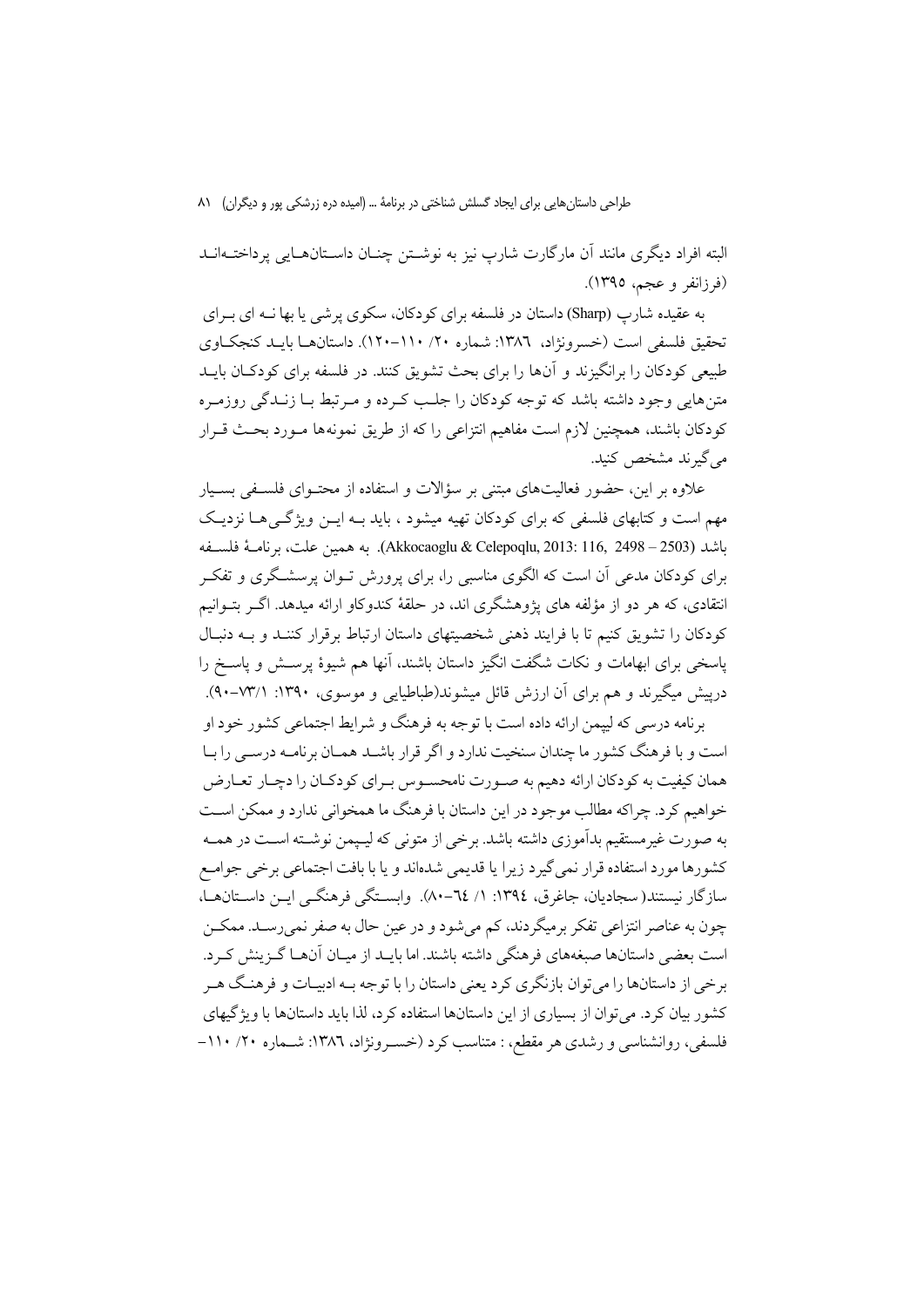۱۲۰). لذا ضروری است که: به تدوین و گزینش متون متناسب با شرایط محیطی و اجتماعی و فرهنگی جامعه خویش اقدام کنیم. زیـرا مســائل مختلـف هـر کشـور متناسـب بـا اسـتعداد و تجربیات تاریخی و فرهنگی همان کشور است.

#### ٢. ييشينة تحقيق

تریکی و تابینگ(Trick and Tangling)در ســال ۲۰۰٤ برخــی پــژوهش هــا در زمینــه آمــوزش فلسفه به کودکان را بررسی و گزارش کردنداین برنامه می توانـد در بهبـود اسـتدلال منطقـی کودکان درک مطلب، مهارت های ریاضی، عـزت نفـس؛ توانـایی هـای شـناختی و هــوش هیجانی موثر باشـد (سـیفی گنـدمانی،۱۳۹۰: ۲/ ۸۳-٦٦). تریکــی و تایینـگ(۲۰۰٦)، نتـایج مطالعات کنترل شده در مورد روش اَمـوزش فلسـفه بـرای کودکـان در مـدارس ابتـدایی و راهنمایی گزارش کردند. مطالعه دویتس چاورن(Chavern) و کمن زادی(Ken Zadi) (۲۰۱٦) لاکی (Lucky)(۲۰۰٦)، نشان داد اگر برنامه فلسفه برای کودکان به پایداری اجرا شود، رشد تفکر عمیق را تسهیل میکند. یژوهش ترکین و تایینگ در سال ۲۰۱۶ بــا عنــوان بررســی اثــر بخشی اجرای فلسفه برای کودکان در افزایش توانایی شـناختی و مـدارس ابتـدایی و بـالاتر نشان دادن این برنامه می تواند توانـایی شــناختی و عــزت نفــس دانــش آمــوزان را افــزایش دهد(سيفي گندماني، ١٣٩٠: ٢/ ٨٣-٦٦)

رزنيتس كايا( ٢٠٠٨ ) نيز در مطالعهٔ خود تحت عنوان «بحث هـاي فلسـفي در كـلاس درس مدارس ابتدایی» در آمریکا به تأثیر مباحث فلسـفی بـه روش اجتمـاع یژوهشـی، بـر یرورش مهارتهای استدلالی و نگرش های اخلاقی اشاره میکنید. وی بیه این نتیجیه دست یافت که کنشهای مکالمهـای و مباحـث فلسـفی بـر روی گـروه شـرکت کننـده در کــلاس کاوشگری فلسفی، تأثیر بسزایی در افزایش مهارتهای استدلالی و قضیاوتهای اخلاقی آنهیا داشته است. به طوریکه گروه مذکور در عملکردهـای اجتمـاعی و یادگیریهـای فـردی نیـز، پیشرفت قابل ملاحظهای از خود نشان دادند( دره زرشکی، ۱۳۹۲: ۲/ ۷٤–۸۳). در پــژوهش موریس(Maurice)(۲۰۱٦) با عنوان برنامه درسی فلسفه برای کودکان بر روی شکل گیـری کودک ایده آل فیلسوف نتایج نشان داد که آموزش فلسفه برای کودکان مـی توانــد در شــکل گیری تفکر در کودکان موثر باشد و همچنین این برنامه آموزشی در کمک به مربیان کودکـان در آموزش های خود می تواند بسیار مـوثر باشـد. (بـرهمن و خـدا بخشــی صـادق آبــادی،  $(9\land 9)$ :  $1197$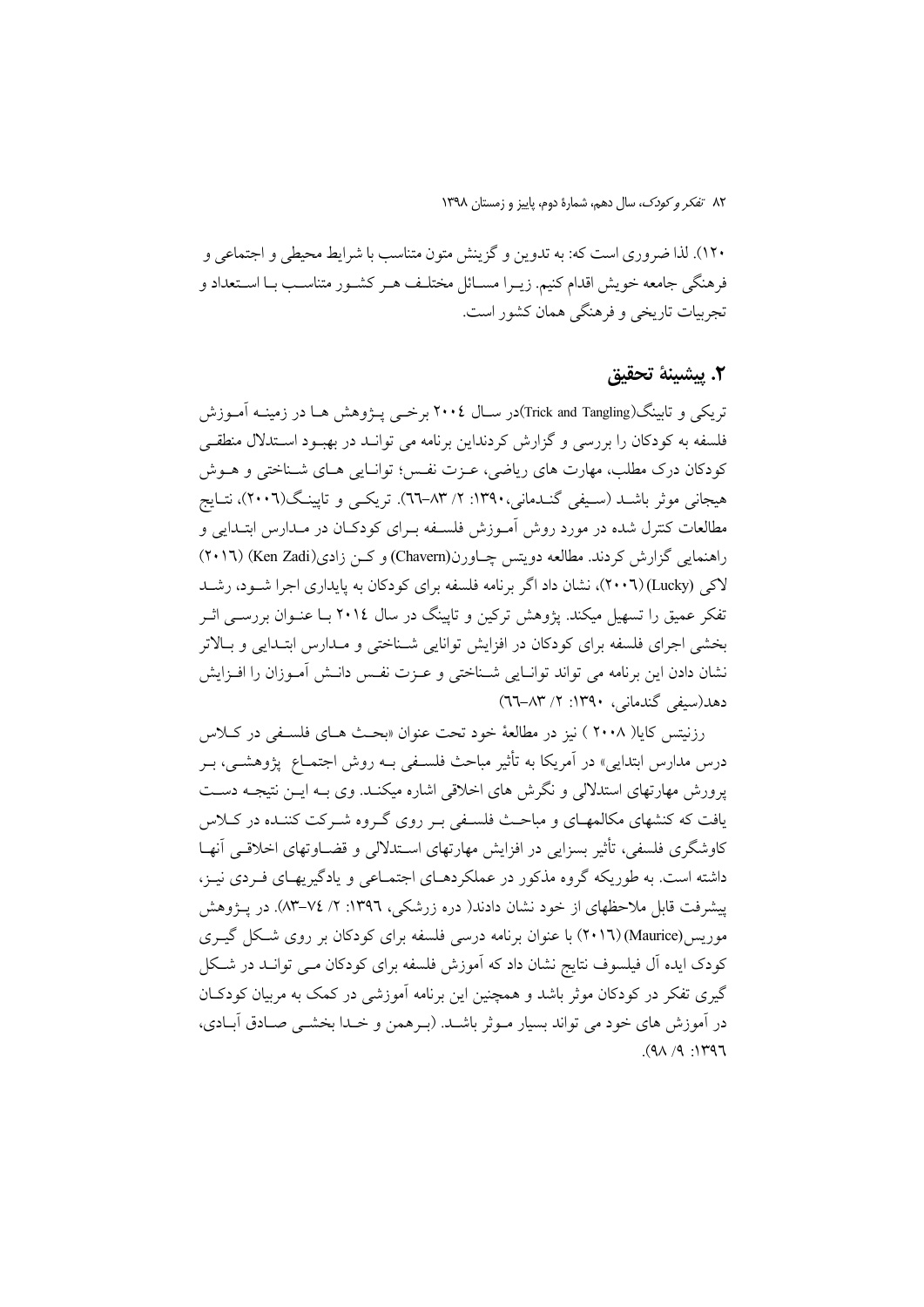یژوهش ورلی (Worley) (۲۰۱٦) با عنوان فلسفه و کودکان نشان دادند که برنامه آمــوزش فلسفه برای کودکان می تواند در جهت رشد و بهبود توانبایی استدلال، پیرورش خلاقیت، یرورش تفکر انتقادی، پرورش درک اخلاقی و ارزشهای هنری، پرورش شـهروندی و رشـد میان فردی و فردی، پرورش توانایی مفهوم پابی در تجربه موثر است.

یژوهش دی ماسه (De Masi) و سانتی (Canti)(۲۰۱٦) با عنوان یادگیری تفکر آزادمنشــانه (دموکراتیک) نشان داد که با استفاده از آموزش فلسفه بـه کودکـان دانـش آمـوزان قــادر بـه اندیشیدن به سبک تفکر آزاد منشانه در فرأیند تصـمیم گیـری هســتند و از طریــق اَمــوزش برای فلسفه به آنان می توانند تفکر پیچیده در خود را بهبود بخشند (بـرهمن و خـدا بخشــی صادق آبادي، ١٣٩٦: ٩/ ٩٨).

در ایران نیز تجلی نیا و کریمی (۱۳۹۳) در پژوهش خود یا عنوان بررسبی تبأثیر اجبرای برنامهٔ فلسفه برای کودکان در کـاهش و مهـار خشـم دانـش آمـوزان پسـر پایـهٔ اول مقطـع متوسطهٔ شهر تهران یافته های این یژوهش، در مجموع، اعتبار و اعتمادیذیری برنامـهٔ فلسـفه برای کودکان را در کاهش و مهار خشم نوجوانان و چهار مؤلفهٔ اصـلی اش، یعنـی احسـاس نیاز به بیان کلامی خشم، احساس نیاز بـه بیـان فیزیکـی خشـم، خلـق وخـوی خشـمگین، برونریزی و درونریزی خشم تأیید کرد. کلانتری، بنی جمالی و خسـروی (۱۳۹۲) بــا هــدف بررسی اثربخشی برنامه فلسفه برای کودکان در کـاهش تفکـرات غیرمنطقـبی دانـش آمـوزان دختر كلاس اول راهنمايي شهرستان بروجن تحقيقي انجـام دادنــد. نتــايج نشــان داد برنامــه فلسفه برای کودکان به طور معناداری تفکرات غیرمنطقـی را در گـروه آزمـایش کـاهش داده است. این کاهش معنادار در تمام خرده مقیاس های پرسشنامه تفکرات غیر منطقی کودکان ونوجوانان به جز خرده مقیاس عدم تحمل در برابر ناکامی های کاری نیز مشاهده شد.

یژوهش ها نشان داده اند وجود اختلال OCD در فرد بر بسیاری از جنبـه هـای کیفیّـت زندگی وی تأثیر منفی دارد. با توجّه به اهمّیّتی که این اختلال از لحاظ شروع و هزینــه هــای تحمیل کننده بر جامعه دارد، و با توجه به اینکه کودکان نقش حساس و مهم در آینده جامعــه و خانواده بر عهده خواهند داشت، بررسی رویکرد های درمانی جدید امری ضروری است. بر این اساس، تحقیق کنونی به طراحی داسـتان بـرای گســلش شــناختی بــه روش آمــوزش فلسفه به کودکان و بررسی تـاثیر اَن در کــاهش علایــم اخــتلال وسواســی فکــری- عملــی مپير دازد.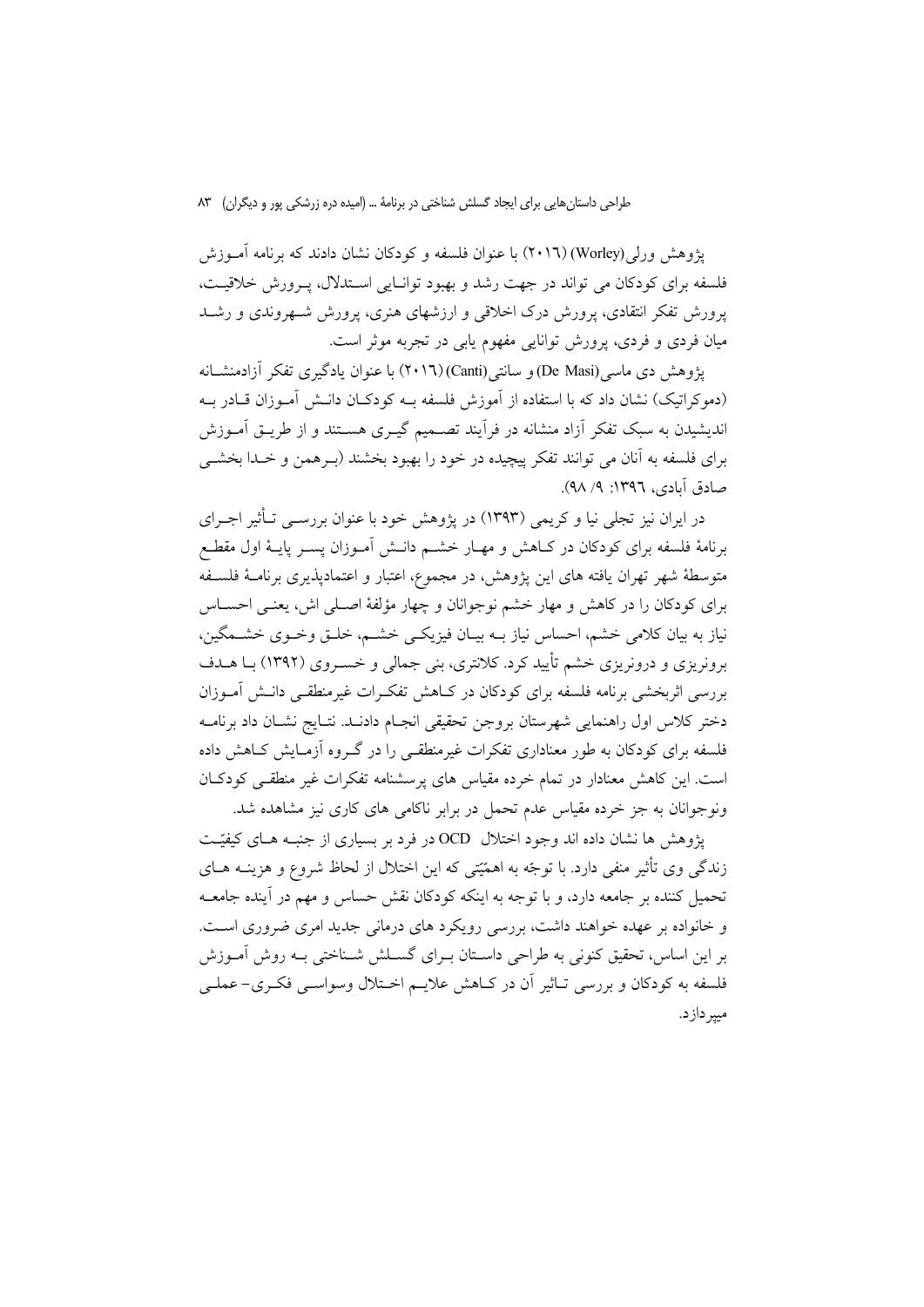### 3. اهداف و سوالات تحقيق

هدف از انجام این پژوهش ، پاسیخگویی به موارد زیر است: ۱– آیا خواندن داستان و اجرای برنامه فلسفه برای کودکان درکاهش علائم وسواس مؤثر است؟ ۲– آیاآموزش گسلش شناختی به شیوه فلسفه برای کودکان درکاهش پیش برآورد خطـر كودكان مؤثر است؟ ۳– آیاآموزش گسلش شناختی به شیوه برنامه فلسفه برای کودکان درکاهش کمالگرایسی كودكان مؤثر است؟ ٤- آيــا آمــوزش گســلش شــناختي بــه شــيوه برنامــه فلســفه بــراي كودكــان دركــاهش مسئوليتيذيري افراطي كودكان مؤثر است؟ ٥– آيا اَموزش گسلش شناختي به شـيوه برنامــه فلســفه بــراي كودكــان دركــاهش بــيش اهميت دهي به افكار كودكان مؤثراست.

### ٤. روش تحقيق

این پژوهش از لحاظ هدف در زمره تحقیقات کاربردی می باشد. همچنین تحقیـق حاضـر از حيث ماهيت، نيمه تجربي است. از لحاظ روش تحقيــق، پـــۋوهش حاضــر يــك طــرح شــبه آزمایشی با پیش آزمون و پس آزمون با گروه کنترل است.

### ۱.۴ جامعه، نمونه و روش نمونه گیری

جامعه آماری در این یژوهش کلیه کودکان ۸ تا ۱۲ ساله مبـتلا بـه اخـتلال OCD شهرسـتان يزد مي باشند؛ و ضمن توجه به حداقل حجم نمونه، نمونه مورد مطالعه ٣٠ نفـر از كودكـان با نشانه اختلال وسواس فكرى –عملى بودند.

به منظور انتخاب گروه نمونه از روش نمونه گیری در دسترس استفاده شـده اسـت، بـه این صورت که کودکانی که دارای ملاکهای ورود به گـروه (داشــتن نمـره بــالاتر از ٤٤ در یر سشنامه عقاید وسواسی (OBQ-CV) نسخه کودک و نوجوانان ؛ داشتن سن بیشتر از ۷ سـال و کمتر از ۱۲ سال، نداشتن اختلالات همایند و رضایت آگاهانه و داوطلبانه بـرای مشــارکت در طرح پـــزوهش ) بودنــد انتخــاب وبــه صــورت تصــادفي نســبي در دو گــروه ١٥ نفــري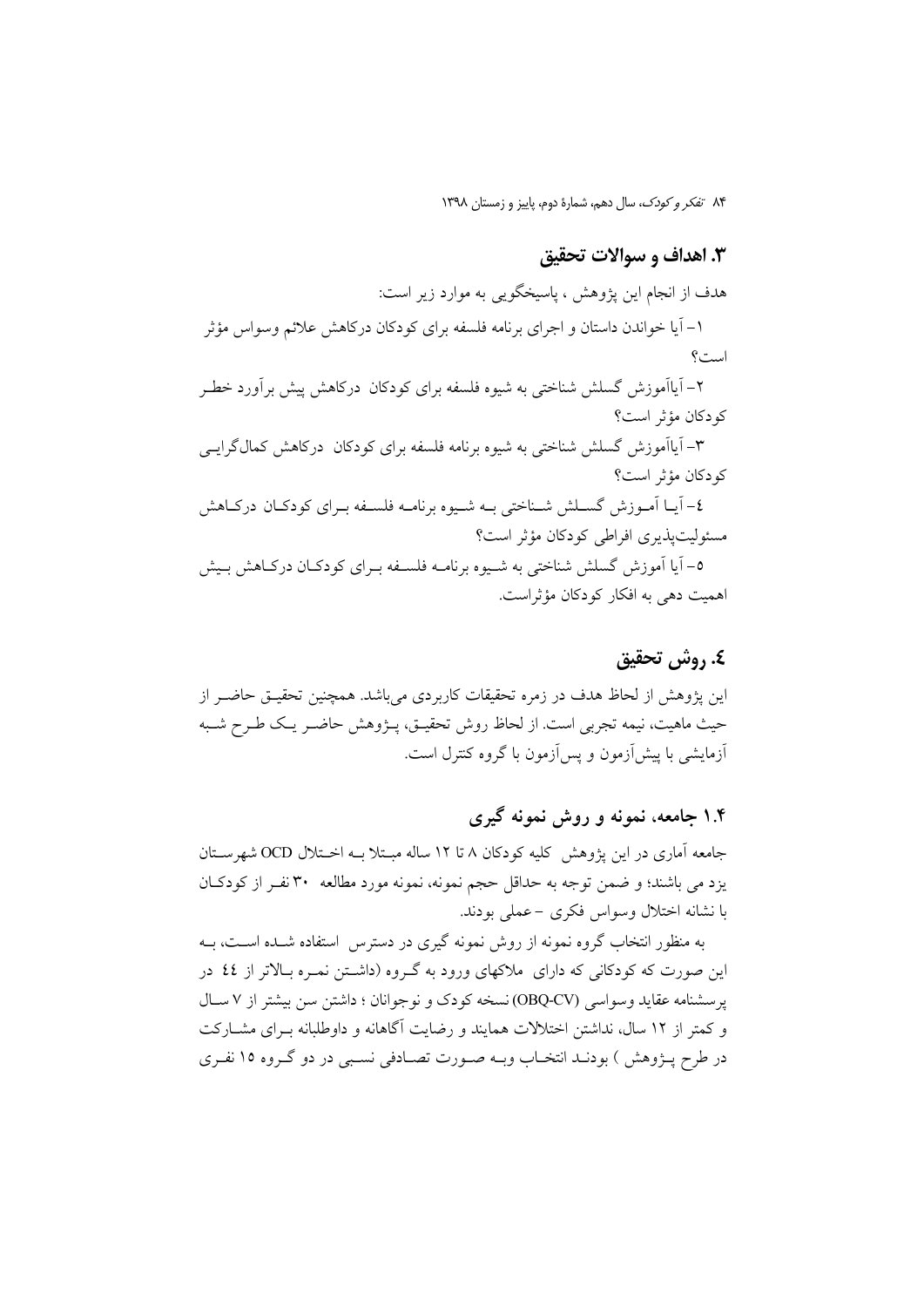(اَزمایش و گواه) قرار گرفتند . گروه اَزمایش در جلسات برنامه فلسفه برای کودک با هــدف ایجاد گسلش شناختی شرکت کردند و گروه کنترل هیچ مداخله ای دریافت نکردند.

#### ۲.۴ ابزار یژوهش

۱- مجموعه داستان های فکری : شامل ۱۰ داستان که توسط محقق با محتوای فلسـفی و بـا هدف ایجاد گسلش شناختی برای کودکان ۸ تا ۱۲ ساله طراحی شده است . این داستان هـا كودكان را تشويق مي كنند تا سوال هاي خود را درباره موضوعاتي ماننـد ماهيـت حقيقـت، خوبي و زيبايي، انصاف و دوستي، ظاهرو واقعيت و غيره مطرح كننـد. دربـاره تجربــه خــود پیرامون زمان و تغییر بحث کننـد و روابـط خـود و محـیط را بررسـی نماینـد . داسـتان هـا کودکان را به پرسیدن ، بررسی پیامد ها و پیش فرض ها ، اسـتفاده از مــلاک هــا، و کــاوش نظرات گوناگون دعوت می کند . از آنجا که این داستان ها رنگ و بــوی فلســفی دارد تفکــر منطقی و مهارت های استدلال را تقویت مـی کننـد و بـه پـرورش صـفاتی کـه بـه خـوب قضاوت کردن در زندگی روزمره منجر می شود، کمک می کند.

#### ۳.۴ داستان های طراحی شده

۱۰ داستان ها عبارتند از: ۱- داستان علی و آسمان آبی: داستان پسری است که فکر مـی کـرد به دلیل وجود ابرها اسمان دیگر وجود ندارد ولی ِ اَسمان بــا حــرف هــایش ِ ثبــات و عــدم تغییر خود را به او نشان داد. ۲– داستان نقاشی زهرا: داستان دختری به نـام زهـرا اسـت کـه نگران این مسئله است که خواهرش با نقاشی روی دیواری که تازه رنگ شــده اســت آن را کثیف کند و مادروی با استفاده از کاغذ حائل روی دیوار این نگرانی را برطرف میکنـد. ۳-داستان فکر بابک: داستان پسری است که از چیز های غیـر واقعـی ِ میترسـید و بـا اسـتفاه از نقاشی و قابلیت تغییر دادن اَن افکار بر روی کاغــذ بــر تــرس هــای خــود مســلط شــد ٤– داستان نمایش: داستان نوجوانانی است که به واسطه حضور شان در یک نمـایش خـود را صاحب نقش میدانستند و این باعث شد هیچ پیشرفتی نکرده و شکست بخورنـد و در آخـر داستان متوجه اشتباه خود بشوند. ٥- داستان سينما: داستان پسري است كـه از افكــار خــود میترسید و مادر وی با استعاره سینما توانست بـین ذهـن و افکـار او فاصـله ایجـاد کنـد. ٦-داستان دارکوب و کلاغ دانا: داستان دارکوبی است که وسایلی را در خانــه نگهــداری میکنــد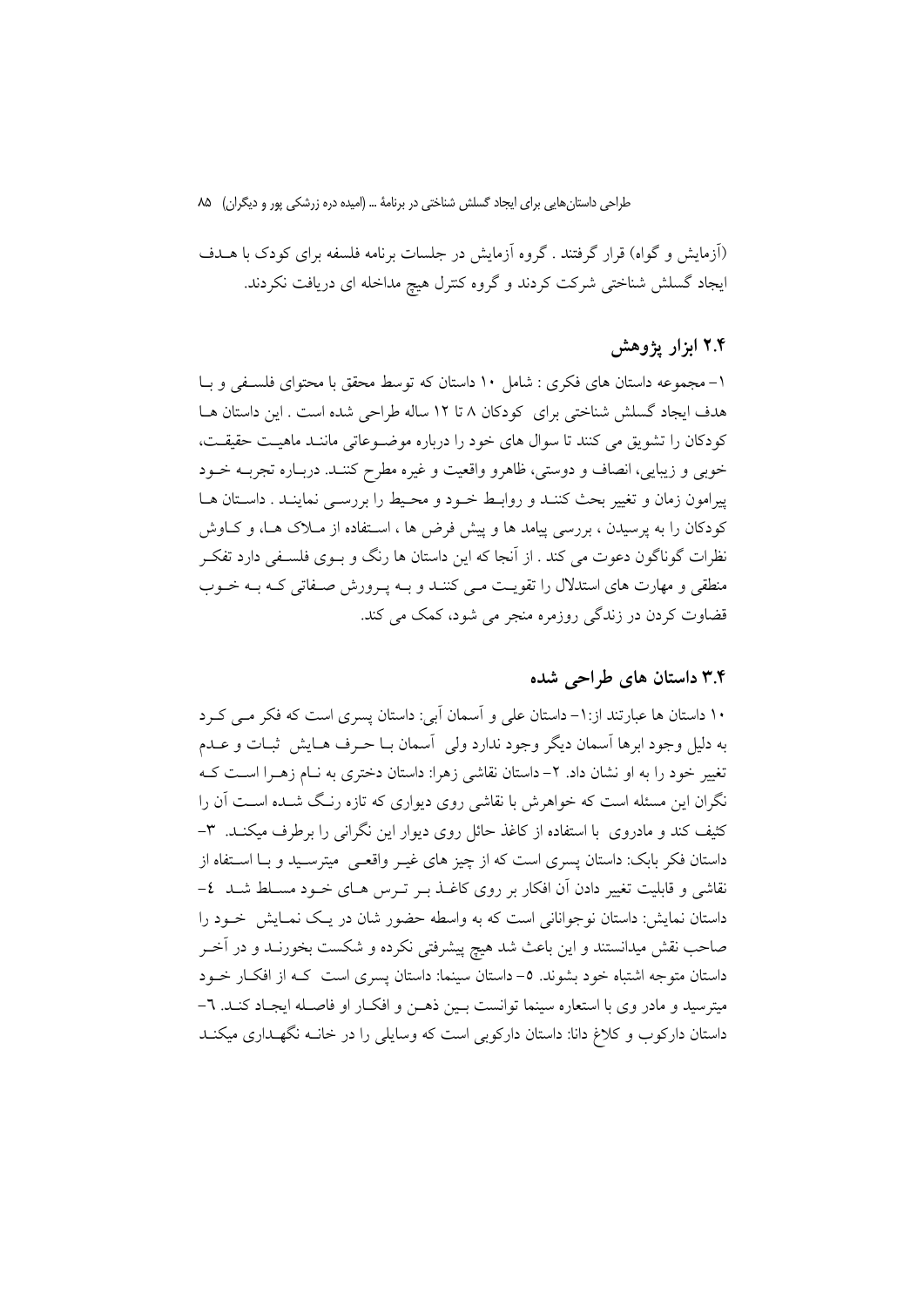که به آنها هیچ احتیاجی ندارد و این باعث شده جایی برای خود او نباشد ولی کـلاغ دانــا او را متوجه اشتباهش میکند. ۷- داستان مهره های شطرنج: داستان نوجوانی است کــه بــه دلیــل نگرانی در خواب مهره های شطرنج را چسبیده به صفحه شطرنج میبیند و زمانی که مهره هــا از صفحه جدا میشوند او یی به نیاز به جابه جـایی بـرای موفقیـت مـی بـرد ۸- داسـتان دو درخت: داستان درخت جوانی است که اولین زمسـتان را پشــت ســر میگــذارد و از ریخــتن برگ هایش نگران است ولی با آمدن بهار و جوانه زدن متوجه نیاز به تغییـر را درک میکنــد. ۹- داستان اتوبوس: داستان راننده ای است که دانش آموزان را به اردو میبـرد ولـی بـه دلیـل سر و صدای مسافران عصبانی میشود و نمیتواند آرامش خود را حفظ کنـد ولـی زمـانی کـه تصمیم میگیرد بدون توجه به مسافران به رانندگی خود ادامه دهــد نــه تنهـا نگرانــی اش کــم میشود بلکه از مسیر نیز لذت میبرد. ١٠- داستان سنجاب مهمان نواز: داستان سـنجابی اسـت كه عادت دارد همه را به خانه خود دعـوت كنـد و چـون تابحـال از نزديـك بـا حيوانـات وحشی رویه رو نشده است تنها جذابیت آنها را از دور دیده است تصمیم به دعوت آنهیا بیه خانه اش میگیرد ولی خیلی زود متوجه اشتباه خود شده و چاره ای پیدا میکند.

در هر کدام از داستانها سعی شده است استعاره ای از عدم لزوم جا دادن افکـار نامناسـب در ذهن و جدا کردن واقعیت از افکار به تصویر کشیده و روش درست فکر کردن و مبـارزه با افكار غير منظقى آموزش داده شود.

برای اندازهگیری متغیر میزان نشانههـای وسـواس از پرسشـنامه وسـواس اسـتفاده شـد. یر سشنامه عقاید وسواسی (OBQ-CV) نسخه کودک و نوجوانـان سـال ۲۰۱۰ مـیلادی بـرای افراد ۸ تا ۱۱۸ ساله تهیه شده است که در واقع نسخه ساده سازی شده OBQ است. نسخه ایس پرسشنامه شامل ٤٤ آيتم است كه در يك طيف ليكرت از كاملاً مخالفم تا كــاملاً مــوافقم نمــره گذاري مي شود. در نسخه ايراني پرسشنامه ٦ سؤال بـه دليـل نداشـتن ويژگيهـاي روانسـنجي مناسب حذف شدند و نسخه ۳۸ ماده ای مورد تأیید قرار گرفت. ایــن پرسشــنامه دارای چهــار زیر مقیاس است که عبارتند: بیش برآورد خطر، کمالگرایی، مسئولیت پذیری و بـیش اهمیـت دهی به افکار (کلز و همکاران، ۲۰۱۰). عبارات این پرسشنامه، بر روی یک مقیـاس پاسـخها در این مقیاس براساس مقیاس پنج درجهای لیکرت موافـق نیســتم= • تــا کــاملاً مــوافقم= ٥ محاسبه میشود.

این پرسشنامه دارای ٤ زیر مقیاس بیش بـرآورد خطـر ، کمـالگرایی ،مسـئولیت پــذیری بیش اهمیت دهی به افکار در این پرسشنامه بالاترین نمرمای که فـرد مـی توانـد اخـذ نمایـد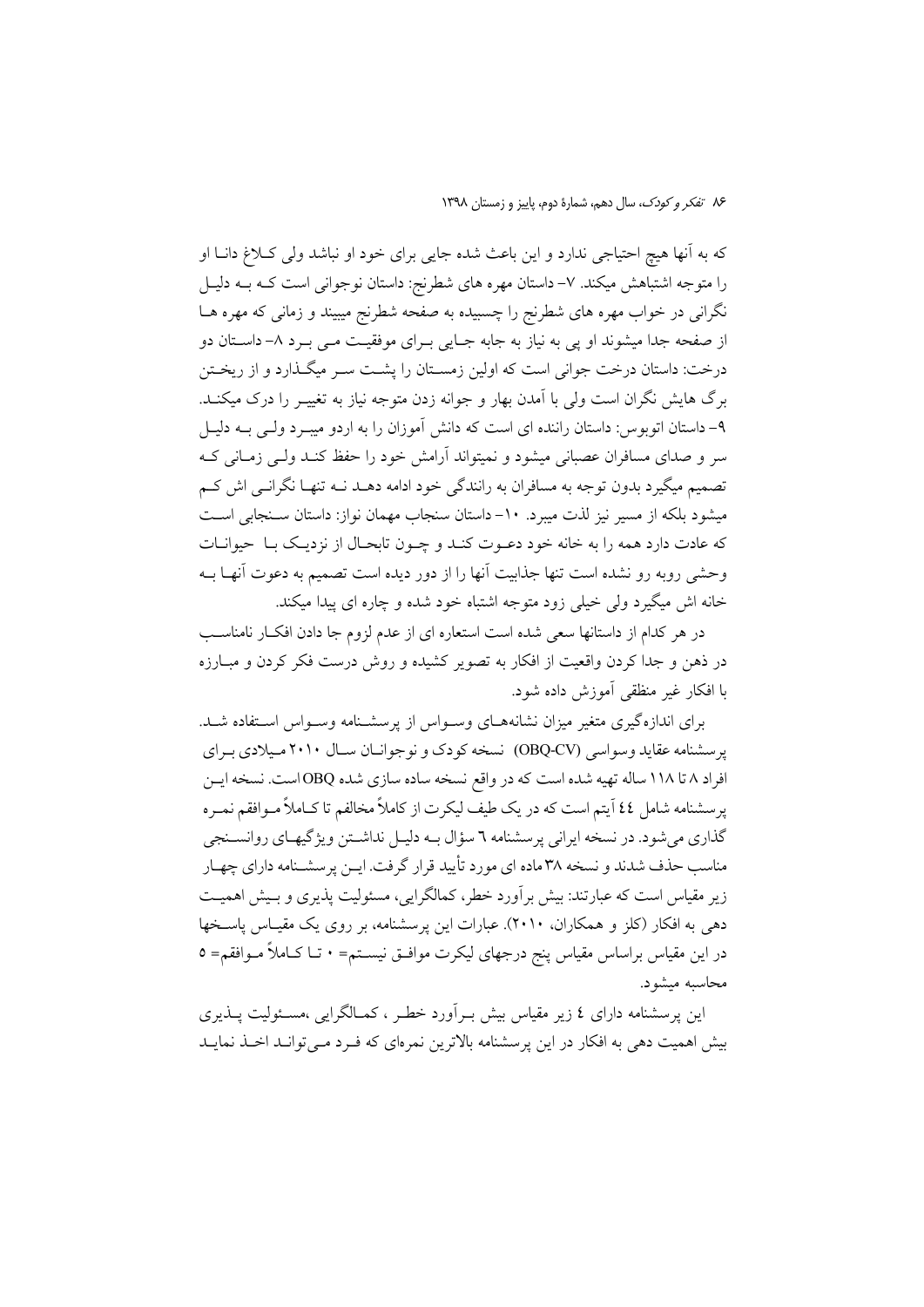برابر ۲۲۰ و پایین ترین نمره ٤٤ می باشد. اخذ نمره نزدیک به ۲۲۰ نشاندهنده وسـواس بـالا و اخذ نمره نزدیک به ٤٤ نشاندهنده وسواس پایین می باشد. نمره هریک از خرده مقیاس هـا نیز با جمع امتیاز سؤالات هریک از خرده مقیاسها صورت میگیرد.

کلز و همکاران (۲۰۱۰) در یژوهش خودروایی و پایایی این پرسشنامه را بررسـی نمودنـد. آنها پایایی نمره کلی این پرسشنامه ۰/۹٦ گزارش نمودند همچنین پایایی خـرده مقیـاس هــای چهارگانه را مابین ۰/۹۰ تا ۰/۹٤ گزارش نمودند. همچنین برای بر آورد روایی از روش روایـی همگرا استفاده نمودند. روایی همگرا بـا محاسـبه همبسـتگی بـین نمـرات پرسشـنامه عقایـد وسواسي نسخه كـودك نوجوانـان (OBQ-CV)ونمـرات خـود گـزارشOCD- RCADS و پرسشنامه نشانگانCY-BOCS بدست آمد.. ضريب همبستگي بين پرسشنامه عقايـد وسواسـي (OBQ-CV) و این دو پرسشنلمه به ترتیب ۰/۵٦ و ۰/٤١ به دست آمد.

که این مقادیر از لحاظ آماری معنادار بودند. در ایران این پرسشنامه به وسیله حلوایی پور و همکاران (۱۳۹۲) هنجاریابی شد. پایایی این مقیاس از طریق محاسـبه ضـریب اَلفـای کرنبـاخ برای زیرمقیاس های چهارگانه این برسشنامه بدین شکل گزارش شد: بیشـبر آورد خطـر ۰/۸۷ کمالگرایی؛ ۰/۸۱، مسئولیت پذیری؛ ۰/۷٤ و بیش اهمیت دهـی بـه افکـار، ۰/۷۲. همچنـین آنها از طریق تحلیل عاملی برای برآورد روایی این پرسشنامه، ساختار چهارعاملی آن را مـورد تأييد قرار دادند. البته در نسخه ايراني مادههــاي ١، ١٣، ٢٢، ٤١، ٤٢، ٤٤ بــه دليــل بــار عــاملي پایین از پرسشنامه حذف شدند. (حلوایی یور و همکاران، ۱۳۹۲: ۳/ ۳۱۹-۳۲۹).

## ۴.۴ روش اجرا

شرح کار به این صورت بود که در مرحله اول قبل از شـروع جلســات برنامــه فلســفه بــراي کودکان ، ۱۰ داستان با ویژگیهای داستانهای فبک و بـا هـدف ایجـاد گسـلش شـناختی طراحی شد. مرحله دوم اعضــا بــر اســاس داشــتن شــرایط ورود، انتخــاب و در دو گــروه أزمایش و گواه قرار گرفتند. قبل از شروع جلسات تمام آزمودنیهای هر دو گروه آزمـایش و گواه پرسشنامهی عقاید وسواسی (OBQ-CV) نسخه کـودک و نوجـوان را کامـل کردنــد و نمرات آنها ثبت شد؛ سپس برنامه فلسفه برای کودکان (متغیـر مســتقل) روی آزمـودنی۵حـای گروه آزمایشی به مدت ۱۲ جلسه ۱ ساعته (٦٠ دقیقه) به صورت حلقه کند و کاو پـه سـبک ليمين– شارب ( در اين حلقه بچه ها به صورت دايره وار كنار هم مينشـينند و مربـي نيـز در کنار آنها قرار میگیرد. (مومنی مهموئی و همکاران،۱۳۹۵: ۶۷/ ۱۵۰–۱۳۱). اجبرا شـد. و بعـد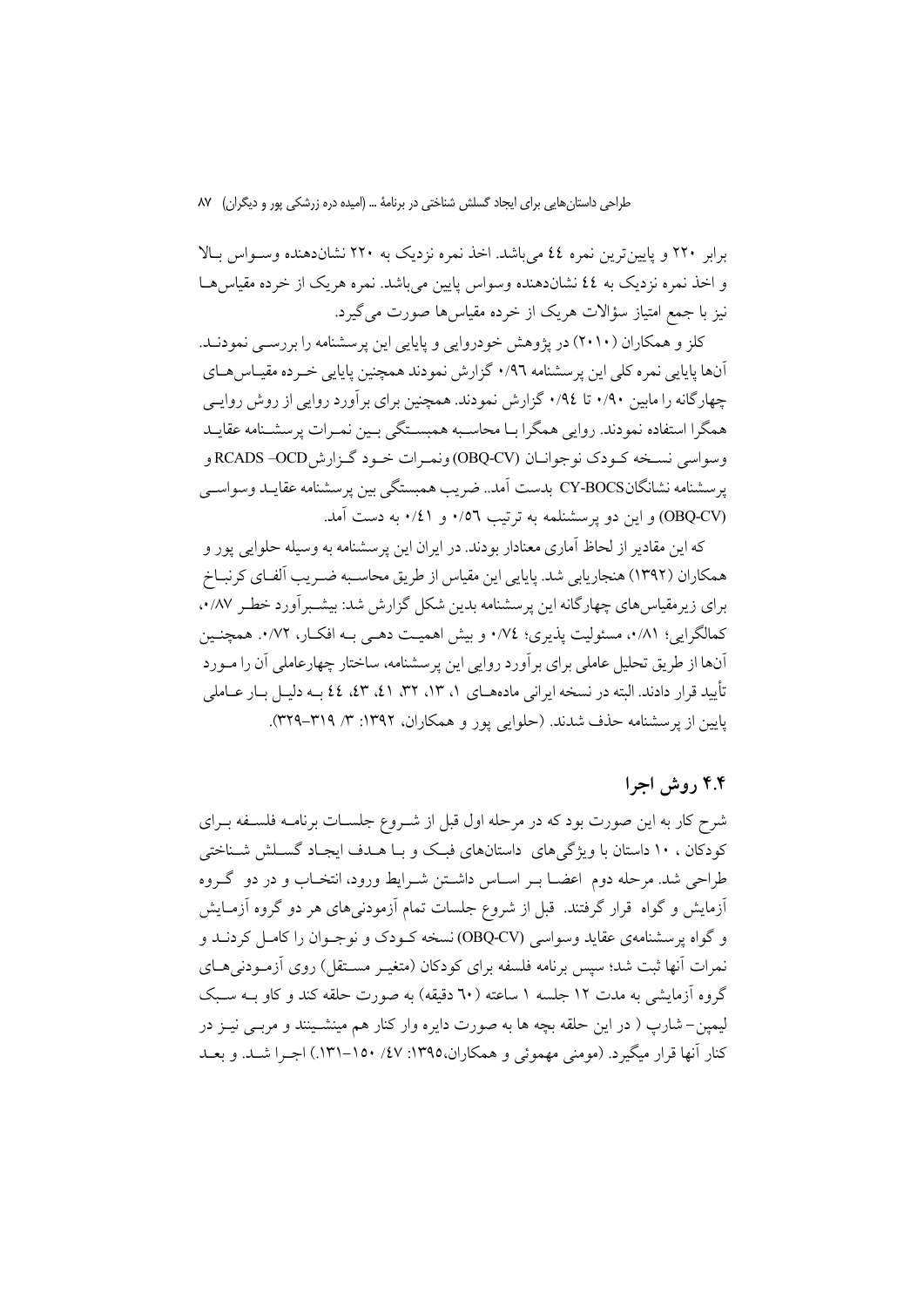از اتمام جلسات هر دو گروه برای بار دوم پرسشنامه وسواسـی (OBQ-CV) را پـر کردنــد و برای بار دوم ثبت کردید سپس با استفاده از برنامه spss نتـایج مـورد تجزیــه و تحلیــل قــرار گرفت؛ شاخص،های آمار توصـیفی شـامل میـانگین و انحـراف اسـتاندارد و شـاخص آمـار استنباطی تحلیل کوورایانس یک متغیری (ANCOVA)، برای بررسـی تفــاوت میــانگین۵ــای پیش آزمون و پس آزمون استفاده شد.

جدول ۴. ۱.شرح جلسات ایجادگسلش شناختیدر برنامه فلسفه برای کودکان (توضیح گسلش شناختی را در مقدمه مقاله قید کردم)

| هدف                                                                                                                                                                                                                                                   | زمینه بحث             | ج |
|-------------------------------------------------------------------------------------------------------------------------------------------------------------------------------------------------------------------------------------------------------|-----------------------|---|
| أشنايي با برنامه                                                                                                                                                                                                                                      | پیش آزمون ،معارفه،    | ١ |
| کودک به این درک برسد که افکار نیز شناور و قابل تغییرمی باشند و نباید اجازه<br>دهد که افکار نامناسب در ذهن او ثابت مانده و احساسات و رفتار وی را کنترل<br>کنند بلکه اوست که میتواند افکار خود را کنترل و مانع از دخالت آنها در روند<br>زندگي خود شود.  | داستان علی و<br>آسمان | ۲ |
| فهم این موضوع به کودک که  زمانی که افکار را خارج از ذهن خود و رو به<br>روی خود قرار دهد میتواند آنها را کنترل و مانع از دخالت آنها در ایجاد<br>احساسات نامطلوب شود.                                                                                   | داستان نقاشى زهرا     | ٣ |
| بتواند تفکرات خود را خارج از ذهن خود تصور کرده و به عدم قطعیت  أنها و<br>توانایی تغییر و کنترل أنها توسط خودش پی ببرد.                                                                                                                                | داستان فكر بابك       | ۴ |
| رسیدن کودک به این موضوع که بین افکار انسان و واقعیت تفاوت وجود دارد و<br>همچنین هر فرد در هر موقعیت نقشی دارد که به صرف داشتن آن نقش موفق یا<br>ناموفق نخواهد بود و تلاش و پشتکار و یا بالعکس تنبلی و سهل انگاری ممکن<br>است نقش هر فرد را تغییر دهد. | داستان <i>نمایش</i>   | ۵ |
| توانایی فهم این نکته به کودک که افکار ما چیزی بیشتر از تعدادی کلمه و تصویر<br>ساخته شده توسط ذهن ما نیستند و خود هیچ قدرتی برای وارد شدن به زندگی<br>واقعی ما را ندارند و هر  زمان که بخواهیم می توانیم آنها را از ذهن خود  خارج                      | داستان سينما          | ۶ |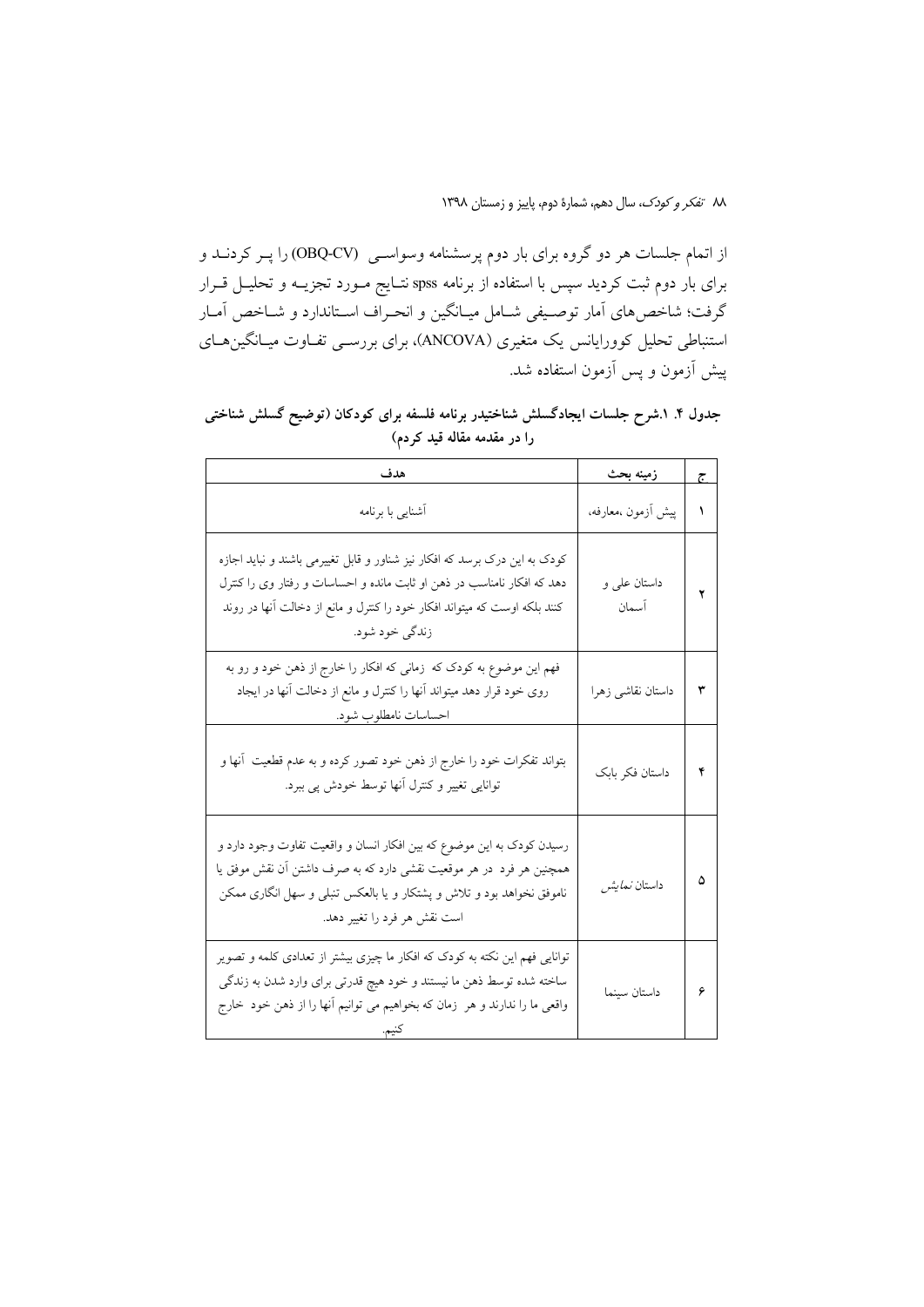| خالي كردن ذهن از افكار بيهوده و خطرناك كه موجب اتلاف وقت و اظطراب<br>درکودک میشود.                                                                          | داستان دارکوب و<br>كلاغ         | ٧  |
|-------------------------------------------------------------------------------------------------------------------------------------------------------------|---------------------------------|----|
| انعطاف پذیری بیشتر کوک و توانایی او در تغییر دادن افکار غیر منطقی .                                                                                         | داستان <i>مهره های</i><br>شطرنج | ٨  |
| به دست آوردن توانایی تمایز قائل شدن بین افکار کارآمد از افکار ناکارآمد و<br>در نتیجه رها کردن افکاری که موجب شکست و عدم رشد وی خواهد شد.                    | داستان دو درخت                  | ٩  |
| . کودک باید بتواند به جای معطوف کردن ذهن خود به افکار مزاحم بر اهداف<br>خود تمرکز کرده و بین خود و هر آنچه موجب اذیت و پریشانی او میشود فاصله<br>ايجاد كند. | داستان اتوبوس                   | ١٠ |
| رسیدن کودک به این توانایی که به افکار خود خارج از  ذهن نگاه کرده و اجازه<br>ورود هر نوع فكر مخرب به ذهن را ندهد.                                            | داستان سنجاب<br>مهمان نواز      | ۱۱ |
| اجراي پس أزمون                                                                                                                                              | جمع بندي                        | ۱۲ |

### ٥. يافتهها

جدول شماره دو اَماره های پیش اَزمون و پس اَزمون تفکر انتقـادی و ابعــاد اَن را در گــروه های آزمایش و کنترل نشان میدهد. همانگونه که جدول شــماره دو نشــان میدهــد در تفکــر انتقادی و ابعاد آن میانگین نمرات پس آزمون گروه آزمایش بالاتر از پس آزمون گروه کنتـرل مبياشد.

جدول ۴–۱– میانگین و انحراف استاندارد نمرات عقاید وسواسی و ابعاد آن در مرحله پیش

| انحراف استاندارد    | ميانگين      | تعداد | گروه   | متغيرها      |
|---------------------|--------------|-------|--------|--------------|
| $Y \cdot / \Lambda$ | 100/07       | ۱٥    | كتتر ل |              |
| $Y \cdot / Y$ ٦     | $102/\cdots$ | ۱٥    | أزمايش | عقايد وسواسى |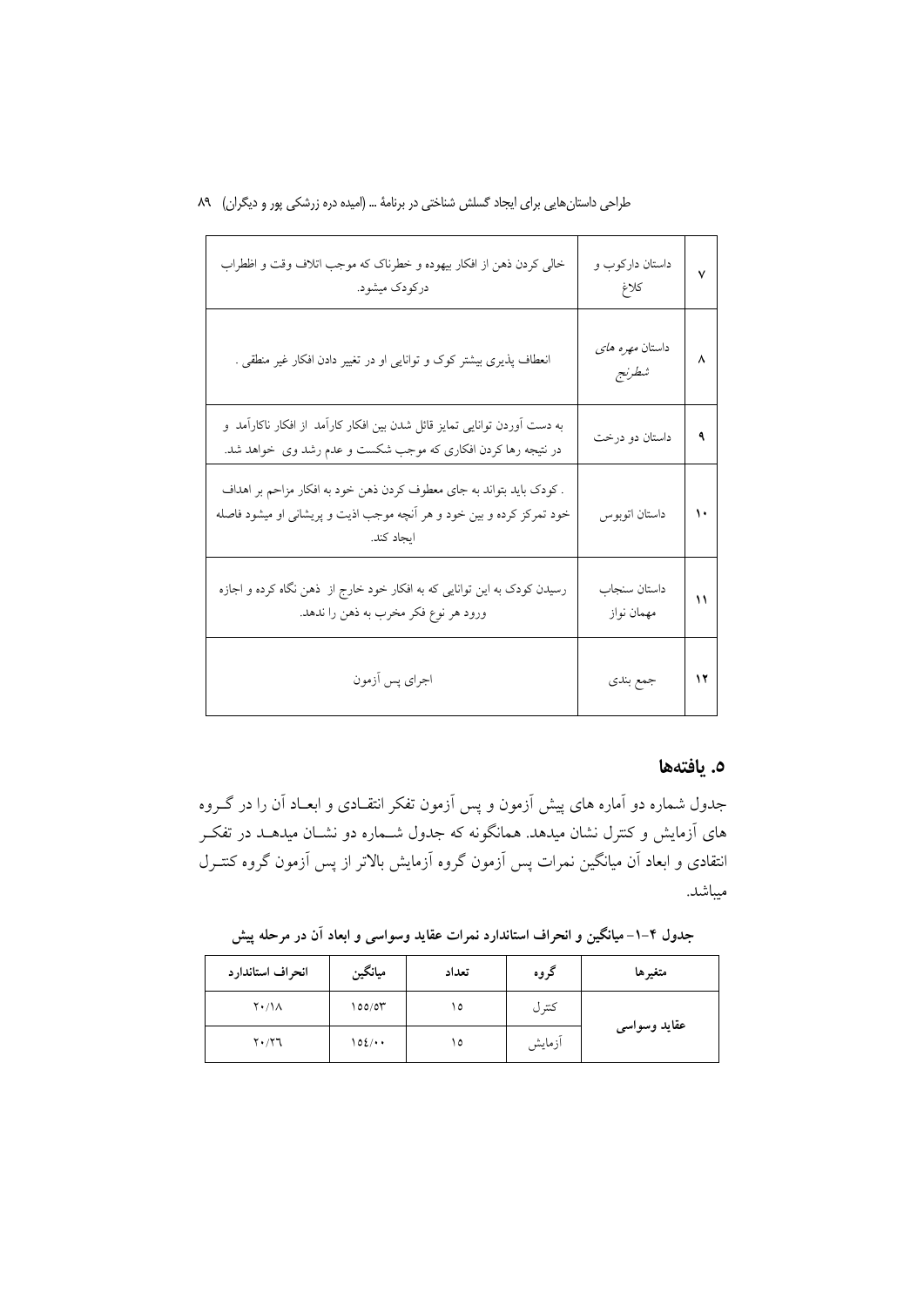۹۰ تف*کر و کودک*، سال دهم، شمارهٔ دوم، پاییز و زمستان ۱۳۹۸

| V/M               | 2.11            | ۱٥ | كتر ل  |                      |
|-------------------|-----------------|----|--------|----------------------|
| $\Lambda/\Lambda$ | $TV/\Sigma$     | ۱٥ | أزمايش | مؤلفه بیش برأورد خطر |
| ٦/٦٠              | TVM             | ١٥ | كتر ل  | مؤلفه كمال گرايي     |
| 7/7               | 77/07           | ۱٥ | آزمايش |                      |
| $\Lambda/\Lambda$ | $TV/\Lambda$    | ۱٥ | كتر ل  | موئلفه مسئوليت يذيرى |
| ٦/٩٠              | $r\gamma\cdots$ | ١٥ | أزمايش |                      |
| $0/\sqrt{9}$      | $21/\lambda$    | ۱٥ | كترل   | مؤلفه بیش اهمیت دهی  |
| V/M               | 2.1             | ۱٥ | آزمايش | به افکار             |

فرضيه اول: آموزش فلسفه به شيوه حلقه كنـدوكاو بـر عقايـد وسواسـي كودكـان داراي نشانه های اختلال OCD شهر بزد تأثیر دارد.

| اندازه<br>اثر              | توان<br>آزمون | سطح<br>معنیداری             | F      | میانگین<br>مجذورات | درجه<br>آزادى          | مجموع<br>مجذورات           | منبع تغييرات       |
|----------------------------|---------------|-----------------------------|--------|--------------------|------------------------|----------------------------|--------------------|
| .7127                      |               | $\cdot$ / $\cdot$ + $\cdot$ | 29/77. | 9299/117           |                        | 9299/117                   | پیشآزمون           |
| $\cdot$ / $\land\land\lor$ |               | $\cdot$ / $\cdot$ +         | 1.1129 | 19771/997          | $\lambda$              | 1977V/997                  | اثر متغیر<br>مستقل |
|                            |               |                             | <br>   | 197/995            | $\mathsf{Y}\mathsf{V}$ | $OY\setminus A\setminus L$ | خطا                |

جدول ۴–۲– بررسی تفاوت نمرات پس آزمون عقاید وسواسی

۰/۰۵ \*m=۵۰p≤\* ۰/۰۱ منسب تعیین = ۰/۴۸/ اندازه اثری که متغیر مستقل

برای انجام آزمونهای آماری، پیش فرض هایی وجود دارد که فاصله ای یـا نسـبی بـودن مقیاس در متغیر وابسته، مستقل بودن مشاهدات، نمونه گیری تصادفی، توزیع بهنجار نمــرات در جامعه ، همگنی واریانسها، خطای نوع اول، توان اَزمـون و همگنــی شــیب رگرســیون را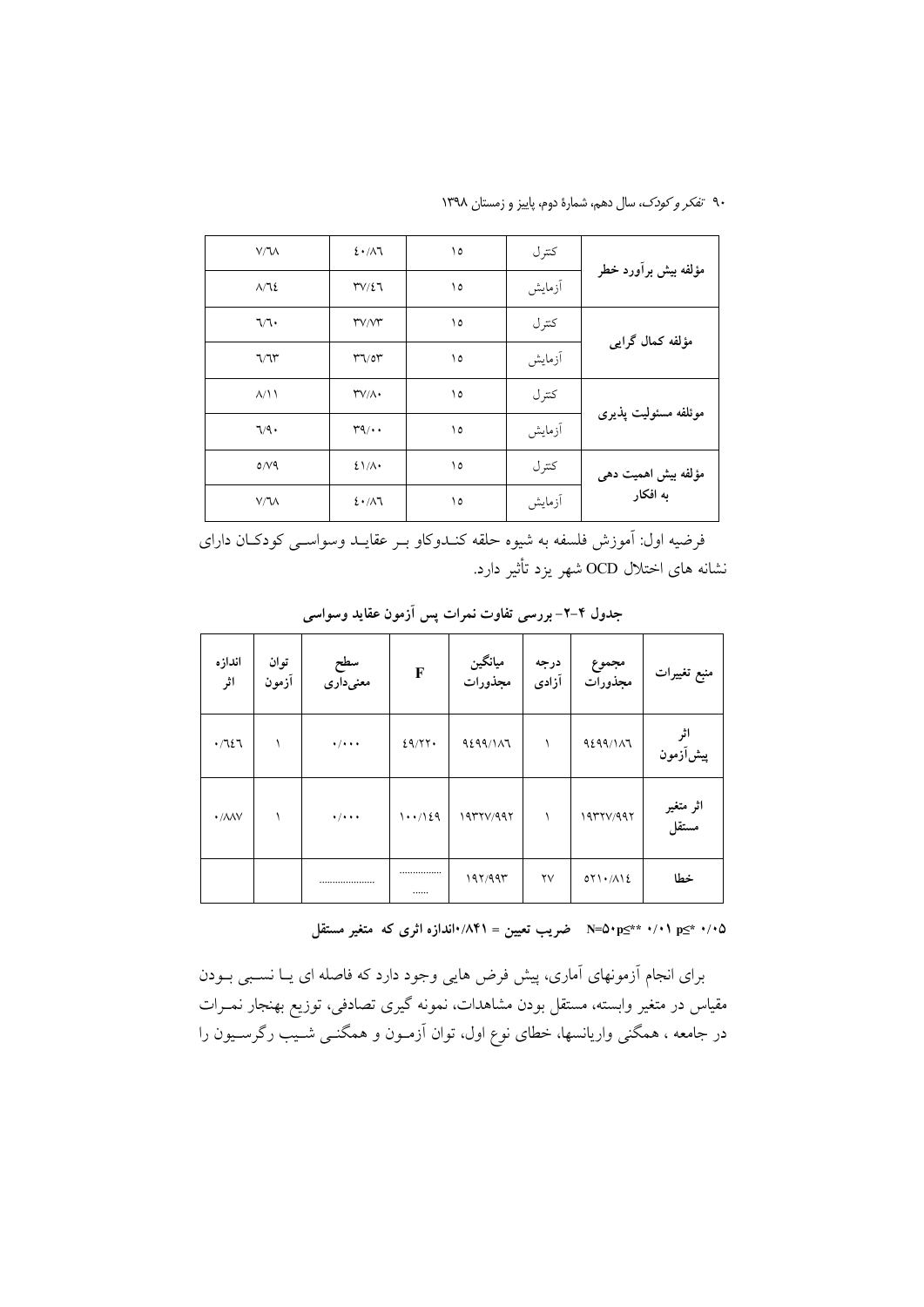شامل می شود که باید قبل از انجام آزمون رعایت شود. بایـد توجـه داشـت کـه متغیرهـای مطرح شده در یژوهش فاصله ای بوده و مشاهدات آن ها به صـورت کــاملاً مســتقل انجــام شده است. همچنین نمونــه گیــری و جــایگزینی اعضــا در دو گــروه کنتــرل و آزمــایش بــه صورت کاملاً تصادفی انجام شده است. بــه عـــلاوه در تحلیــل کوواریــانس بایــد متغیرهــای همگام مشخص شوند که در یژوهش حاضر فقط اثر پیش آزمـون بــه عنـوان متغیــر همگــام (كواريته) كنترل مي شود (يالانت، ٢٠٠٧ ؛ ترجمه رضايي،١٣٨٩ ). همه يـيش فـرض هـاي لازم و ضروری برای انجام آزمون تحلیل کوواریانس رعایت شـده انـد، در نتیجـه داده هــا قابلیت اجرای این آزمون را به منظور بررسی سؤال یژوهش دارند.

همانگونه که جدول شماره ۳ نشان می دهـد بعـد از تعـدیل نمـره هـای پـیش آزمـون، تفاوت معناداری بین دو گروه آزمایش و کنترل در میانگین نمرات عقاید وسواسی به دسـت آمد. لذا، فرضیه اول یژوهش تائید میگردد. به عبارت دیگر، به کارگیری حلقه کند و کـاو بــا محوريت داستان هاي فلسفي بــا توجــه بــه ميــانگين تعــديل شــده، موجــب كــاهش عقايــد وسواسی در گروه آزمایش شده است. میزان تأثیر یا تفاوت تفاوتهای فردی۱/۸/ میباشـد. بــه عبارت دیگر،۰/۸۸ از تفاوت های فردی در نمرات عقاید وسواسی گروه آزمایش مربوط بـه تأثیر آموزش و سطح معناداری / فلسفه میباشـد. تــوان آمــاری آزمــون ١ و ســطح معنــاداری مطلوب ( p<٠/٠١) دقت بالاي آزمون و كفايت حجم نمونه را نشــان ميدهــد. بــا توجــه بــه اینکه نتایج آزمون نشان داد که نمرات گروه آزمایش در پس آزمون عقاید وسواسی به طـور معناداری نسبت به گروه گواه افـزایش یافتـه اسـت، میتـوان ادعـا نمـود کـه در چـارچوب محدودیتهای طرح اَزمایشی، اَموزش گسلش شناختی در برنامه فلسفه برای کودکـان باعـث كاهش عقابد وسواسي شده و اين فرضيه تائيد ميشود.

فرضيه دوم : اَموزش فلسفه به شيوه حلقه كندوكاو بر كاهش عقايد وسواسي و ابعـاد اَن در کودکان دارای نشانه های های اختلال OCD شهر یزد تأثیر دارد.

جدول ۴–۳– نتایج تحلیل کوواریانس یکطرفه در متن مانکوا برای مؤلفه های عقاید وسواسی

|  | انداز ه<br>-ته ان<br>  آزمون   اثر   تعیین |  |  | `ىجين |  | محمه<br>ح عبسی ور.<br>برات مجذورات آزادی<br>$\sim$ . | منبع<br>تغيير | نام مه لغه |
|--|--------------------------------------------|--|--|-------|--|------------------------------------------------------|---------------|------------|
|--|--------------------------------------------|--|--|-------|--|------------------------------------------------------|---------------|------------|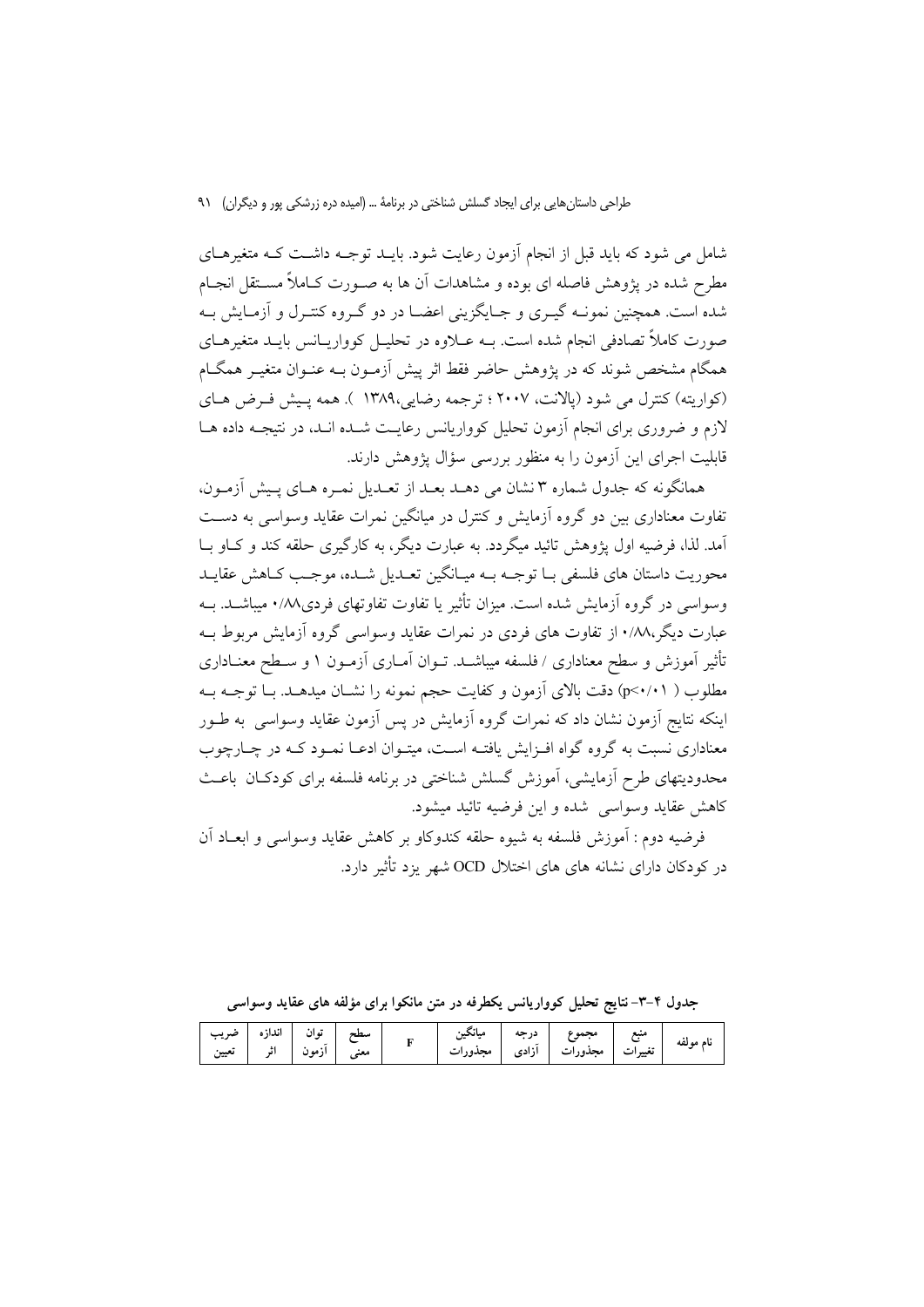|                                    |                                                        |                              | داری                                                                   |                               |                                                          |                                  |                                                                                                |                                               |                                 |
|------------------------------------|--------------------------------------------------------|------------------------------|------------------------------------------------------------------------|-------------------------------|----------------------------------------------------------|----------------------------------|------------------------------------------------------------------------------------------------|-----------------------------------------------|---------------------------------|
| <br>$\cdot$ /0 $V9$<br>            | $\cdot$ / $\cdot$ /<br>$\cdot / 0 \cdot 0$<br><br>     | .1929<br>4499<br>            | $\cdot$ / $\cdot$<br>$\cdot$ / $\cdot$ +<br>.<br>$\ddotsc$             | 17795V<br>$\frac{YV}{2}$      | OYY/92Y<br>1.0.77V<br>$Y/\gamma$                         | ١<br>١<br>$\mathsf{Y}\mathsf{V}$ | OYY/9EY<br>1.0.777<br>1.71/V70                                                                 | اثر پیش<br>أزمون<br>اثر متغير<br>مستقل<br>خطا | بیش<br>برآورد<br>خطر            |
| <br>$\cdot/\vee\cdot\curlyvee$<br> | $\cdot$ $\gamma$ $\gamma$<br>$\cdot$ / lo $\wedge$<br> | $\cdot$ /9۳۸<br>.421         | $\cdot/\cdot\cdot$<br>$\bullet$ / $\bullet$ +<br>                      | $11'/\cdot 71$<br>01/AEV      | YAI/VAO<br>1101/192<br>YY/YYQ                            | ١<br>١<br>$\mathsf{Y}\mathsf{V}$ | Y91/VA0<br>1101/192<br>7.7/12A                                                                 | اثر پیش<br>أزمون<br>اثر متغير<br>مستقل<br>خطا | كمالگرايي                       |
| $\cdot$ / $\alpha$<br>             | $\cdot/277$<br>$\cdot$ /0 $\vee$ 0<br>                 | .7997<br>١<br><br>$\cdots$   | $\cdot$ / $\cdot$ + $\cdot$<br>$\bullet$ / $\bullet$ +<br><br>$\ldots$ | YY/102<br>$\Upsilon \Upsilon$ | $\Lambda$ YY/ $\Lambda$<br>179V/Y<br>TO/OY               | ١<br>١<br>$\mathsf{Y}\mathsf{V}$ | $\Lambda$ YY/J) .<br>179V/Y<br>090/70V                                                         | اثر پیش<br>أزمون<br>اثر متغير<br>مستقل<br>خطا | مسئوليت<br>پذیری                |
| .<br>$\cdot$ /00)                  | $\cdot$ /19 $\cdot$<br>$\cdot$ /019                    | $\cdot/\sqrt{1}$<br>4499<br> | $\cdot/\cdot \wedge$<br>$\cdot$ / $\cdot$ +<br>.                       | <b>IA/WI</b><br>$Y9/^*AV$     | YYV/00.<br>$\lambda \cdot \lambda \sqrt{V}$<br>T'/T''T'' | ١<br>١<br>$\mathsf{Y}\mathsf{V}$ | $\gamma \gamma / 00$ .<br>$\lambda \cdot \lambda \sqrt{W}$<br>$\cdots$ $\wedge$ $\circ$ $\vee$ | اثر پیش<br>أزمون<br>اثر متغير<br>مستقل<br>خطا | بیش<br>اهميت<br>دهی به<br>افكار |

۹۲ تفکر و کودک، سال دهم، شمارهٔ دوم، پاییز و زمستان ۱۳۹۸

جهت بررسی فرضیه فوق از آزمون مانکوا استفاده شــده اسـت. قبــل از اجـرای آزمــون مانکوا ابتدا باید پیش فرضهای مربوط به آن (اَزمـون بــاکس، اَزمـون لــوین جهــت بررســی برابري واريانسها و أزمون اثر پيلايي) رعايت شــده باشــند. همــه پــيش فــرض هــاي لازم و ضروری برای انجام آزمون تحلیل کوواریانس رعایت شــده انــد، در نتیجــه داده هــا قابلیــت اجرای این آزمون را به منظور بررسی سؤال پژوهش دارند. همانگونـه کـه جـدول شــماره ۳ نشان می دهد بعد از تعدیل نمره های پیش آزمون، تفاوت معناداری بین دو گـروه آزمـایش و كنترل در ميانگين نمرات ابعاد عقايد وسواسي به دست آمد. لذا، فرضيه اول پژوهش تائيــد میگردد. به عبارت دیگر، آموزش فلسفه برای کودکان با ایجاد گسلش شناختی در کــودک بــا توجه به میانگین تعدیل شده، موجب کاهش عقاید وسواسی در گروه آزمـایش شــده اســت. میزان تأثیر یا تفاوت تفاوتهای فردی۲/۰۰ میباشـد. بــه عبــارت دیگــر ۱۰/۰۰ از تفــاوت هــای فردی در نمرات عقاید وسواسی در گروه آزمایش مربوط به تأثیر آموزش گسلش شـناختی در برنامه فلسفه میباشد. توان آماری آزمون ۱ و سـطح معنـاداری مطلـوب ( p<۰/۰۱) دقـت بالای آزمون و کفایت حجم نمونه را نشان میدهد. با توجه به اینکه نتـایج آزمـون نشـان داد که نمرات گروه آزمایش در پس آزمون بیش اهمیت دهـی بـه افکــار بـه طـور معنــاداری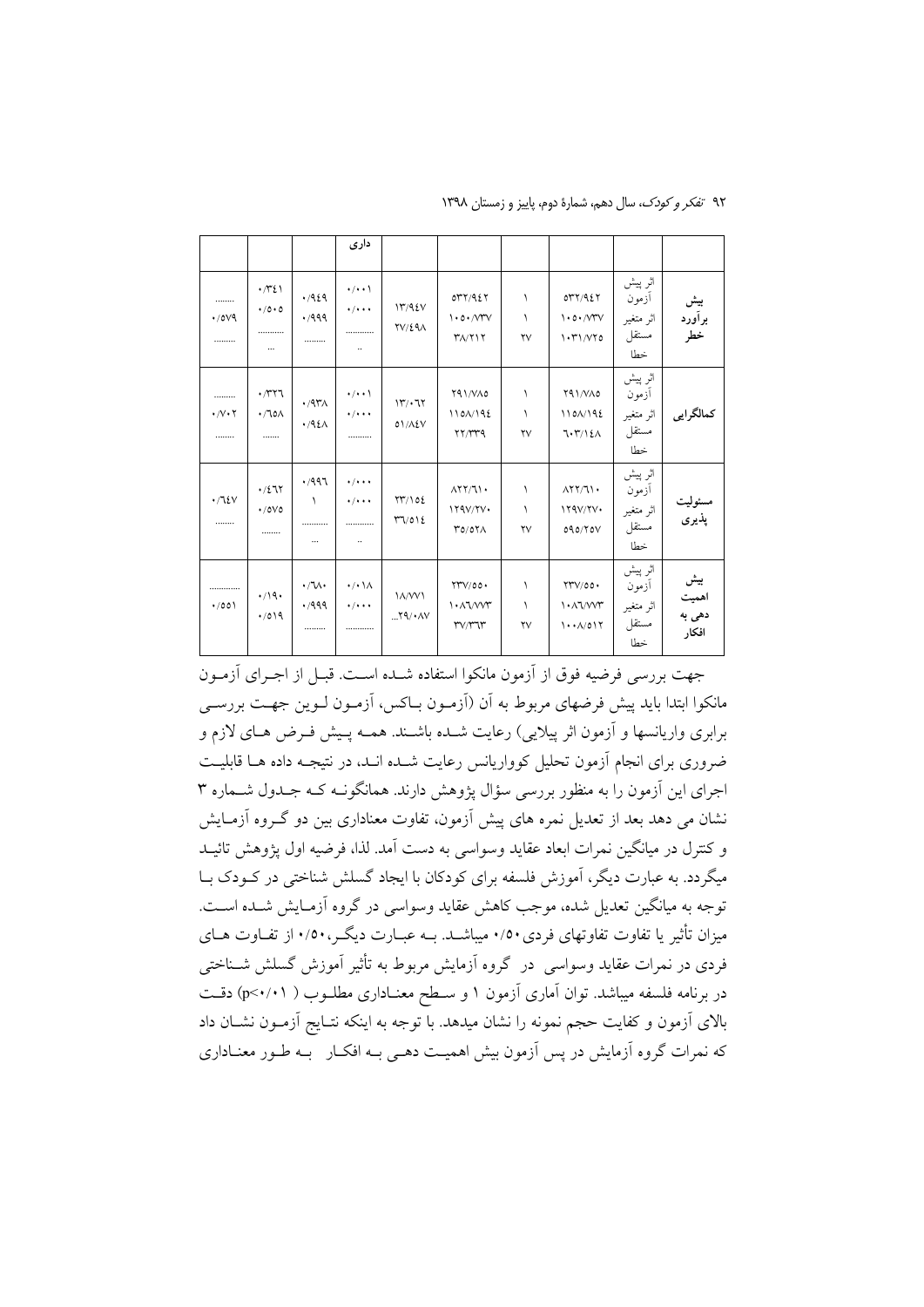نسبت به گروه گواه کاهش یافته است، میتوان ادعـا نمـود کـه در چـارچوب محـدودیتهای طرح اَزمایشی، اَموزش گسلش شناختی در برنامه فلســفه بــه کودکــان باعــث کــاهش بــیش اهمیت دهی به افکار شده و این فرضیه تائید میشود. همانطور که در جدول شماره ۳ نشـان داده شده است با کنترل تأثیر متغیر کمکی (پیش اَزمون) بر روی متغیر وابسته، بین دو گـروه از لحاظ بیش بر آورد خطر(۰۱/۰۱=p = ۱۳/۹ =f) و کمـال گرایــی (۰۱/۰۱=p و ۱۳/۹٤ =f) و مسئولیت پذیری افراطی (۰/۰۱×ج p>۰/۰۱) و پیش اهمیت دهی با افکـار (۰/۰۱×ج و £۱۳/۹ =f) تفاوت معنادار وجود دارد. بدین معنا که مؤلفه های بـیش بـرآورد خطـر، کمـال گرایی، مسئولیت پذیری افراطی و بیش اهمیت دهی به افکار به خاطر سطح خطای کمتــر از ۵ درصد در دو گروه کنترل و آزمایش تفاوت معناداری با هم دارند. این بیانگر آن اسـت کـه آموزش گسلش شناختی با راهبردهای فلسفه توانسته است وضعیت ایـن ٤ بعـد از عقایـد وسواسی (بیش برأورد خطر، کمال گرایی، مسئولیت پذیری افراطی و بیش اهمیت دهـی بــه افكار را بهبود دهد.

#### **٦. بحث و نتيجهگيري**

مطالعه حاضر باهدف تعبين اثريخشي برنامه فلسفه براي كودكان به شبوه حلقبه كنيدوكاو بيا هدف ایجاد گسلش شناختی بر کاهش علایم OCD در کودکان دارای نشـانه OSD در پـزد اجرا گردیدو اثریخشی مثبت آن تایید شد.

در فرضيه اول آموزش فلسفه به شيوه حلقه كندوكاو بر تفكر انتقادي بررسي شــد. نتــايج آزمون نشان داد که نمرات گروه آزمایش در پس آزمـون تفکـر انتقـادی بـه طـور معنــاداری نسبت به گروه گواه افزایش یافته است. بدین معنا که آموزش فلسفه به کودکان باعث بهبـود تفکر انتقادی شده است و فرضیه اول تائید شد؛ که این یافته با نتایج پژوهش شفیع آبــادی و همکاران (۱۳۹۳) پژوهش های حبیب الهی و سلطانی زاده (۱۳۹٤) و مطالعات توهی، هیـز و ماسودا (٢٠٠٦)، تسوهي و ويتسال (٢٠٠٨) ،نتيجــه تحقيــق طباطبــايي و تاتهــادي (٢٠١٤)، يافتههاي الماسي حسـيني (١٣٩١) و سـيفي گنـدگي و همكـاران (١٣٩٠)، پــژوهش ورلـي (۲۰۱٦) پژوهش دی ماسی و سانتی (۲۰۱٦) ، تریکی و تاپینگ (۲۰۰٤)و کلانتـری (۱۳۸۸) همخوان است.

یافتههای پژوهش حاضر را می توان این چنین تبیین نمود: مراجعان زیادی از طیف اختلال وسواسي جبري به درمان مواجهه و جلوگيري از پاسخ كـه يكـي از درمـانهـاي رايـج اسـت،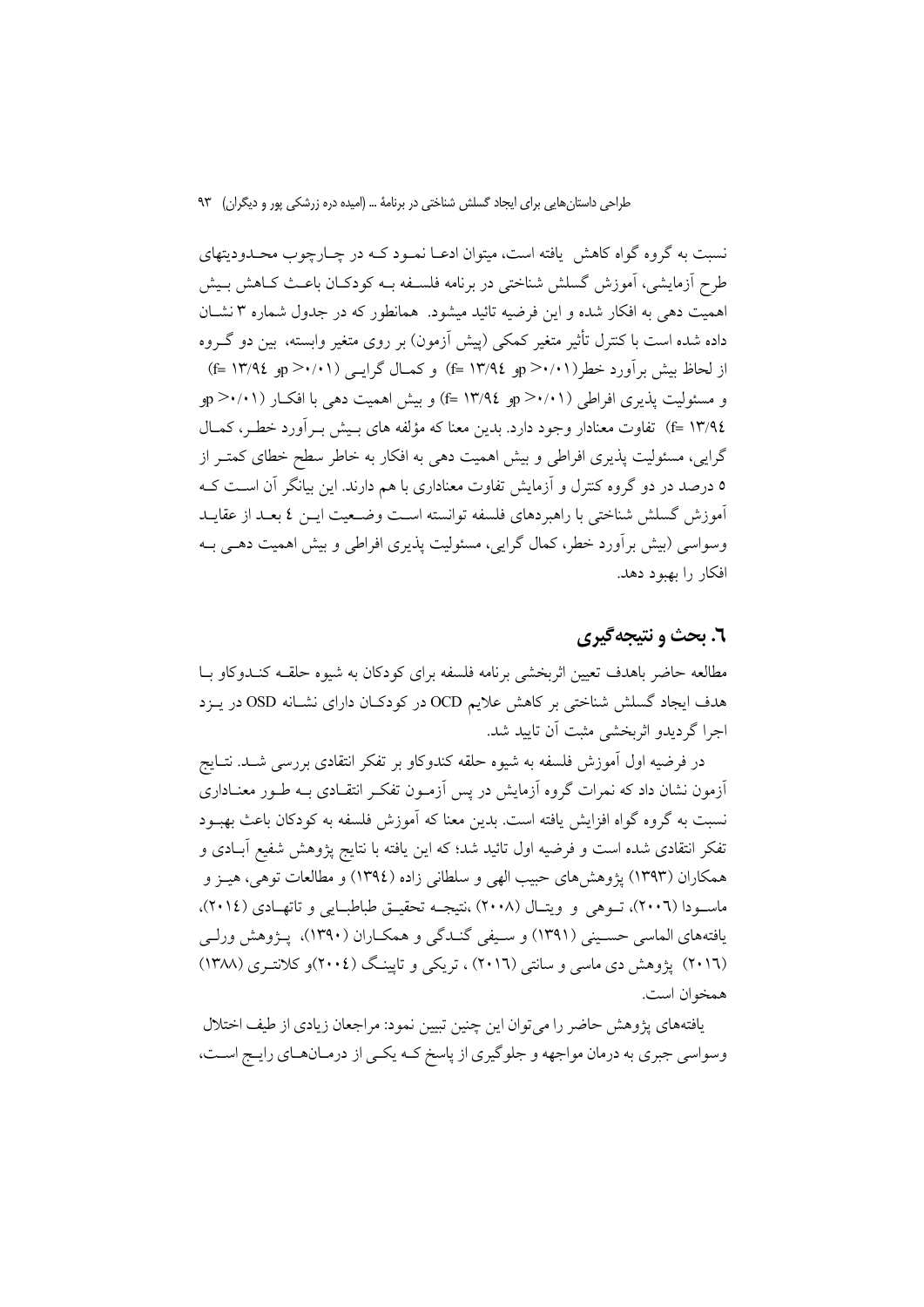رويكرد مناسبي ندارند. يكي از عمده دلايل اين رويگرداني، عدم تحمل اضطراب همراه با اين روش درمانی است و همین عامل سبب سـرباز زدن مـراجعین از ادامـهٔ حضـور در جلسـات درمانی میشود. درمانهای موج سوم به دنبال آموزش رهایی از فنونی که بیماران برای کنتـرل فکر به کار می گیرند، است؛ اینکه چگونه با افکار مزاحم و اضطراب زا در هم نیامیزند و اینکـه چگونه هیجاناتشان را مدیریت و کنترل کنند. استفاده از فنهای گسلش و یـذیرش در فرآینـد درمان سبب می شود که افراد از موقعیتهای وسواس طلب، کمتـر احسـاس رنـج کننـد. بـا استفاده از فنون پذیرش و گسلش، هیجانهای ناخوشایند، سیری نزولـی داشـته و بـه تبـع آن افکار و رفتار وسواسی نیز کاهش می یابد. (غضنفری و همکاران، ۱۳۹٤)

یکی از بنیادین ترین روش های درمان اختلالات روانی استفاده از راهبر دهایی است کــه بــه منظور تغییر تفکر و نگرش و ادراک و رفتار افراد مسئله دار طراحی شدهاند. یک سطح اساسبی در تبیین روان شناختی که برای کمک به افراد جهت تغییر افکارشان ضروری اسـت، سـطحی است که ما را قادر می سازد تا عواملی را که در کنترل و اصلاح و ارزیابی و تنظیم خـود تفکـر تأثیر می گذارد مفهوم ســازی کنـیم. در برنامــه فلســفه بــرای کــودک درمــانگر بــا اســتفاده از روش های متفاوت به کودک کمک می کند تا افکار و احساسات و تخیلات خود را ابراز کنـد و رابطهٔ بین احساسات و افکار و هیجانهای ناخوداًگاه و عملکردهایش را دریابد. یکسی از ایـن روش ها گوش کردن کودک به داستان و یا گوش کردن به داستان خود کودک اسـت. ترغیـب کودک به گوش دادن و شرح دادن داستان خودش، به هر طریقی که مـیتوانـد، بسـیار درمـان کننده است و می تواند در کاهش نشانههای وسوین اس مؤثر واقع شـود همچنـین بـا ایجـاد انعطاف پذیری شناختی نیز به کودک می آموزد که وجود افکار وسواسی، مسئله اصلی به شمار نمي رود، بلكه مسئلهٔ اصلي، اقدام جهت پاسخ دادن به ايــن افكــار بــه صــورت انجــام اعمــال وسواسی است. لذا با یادگیری انعطافپذیری شناختی، آنهـا جهـت کسـب خزانـهٔ رفتـاری گستر دہتر آموزش مے پینند.

در فرایند گسلش شناختی، به جای اینکه فرد به دنبال چالش با افکـار مـزاحم و باورهـای ناكارآمد و اضطراب زا باشد، به طريقي با افكار ارتباط بر قرار مي كند؛ اين روش بــا ممانعــت از ايجاد مقاومت يا تحليل ادراكي پيچيده باعث مي شود فرد بتوانــد راهبردهــاي تفكــر ناســازگار دربارهٔ نگرانی و همچنین نظارت غیرقابل انعطاف بر تهدید را از بین برد. زمانی کـه کـودک در فرایند گفت و شنود خردمندانه با سایرین به اصلاح باورهای خود میرسد، ترس۵ا و عوامـل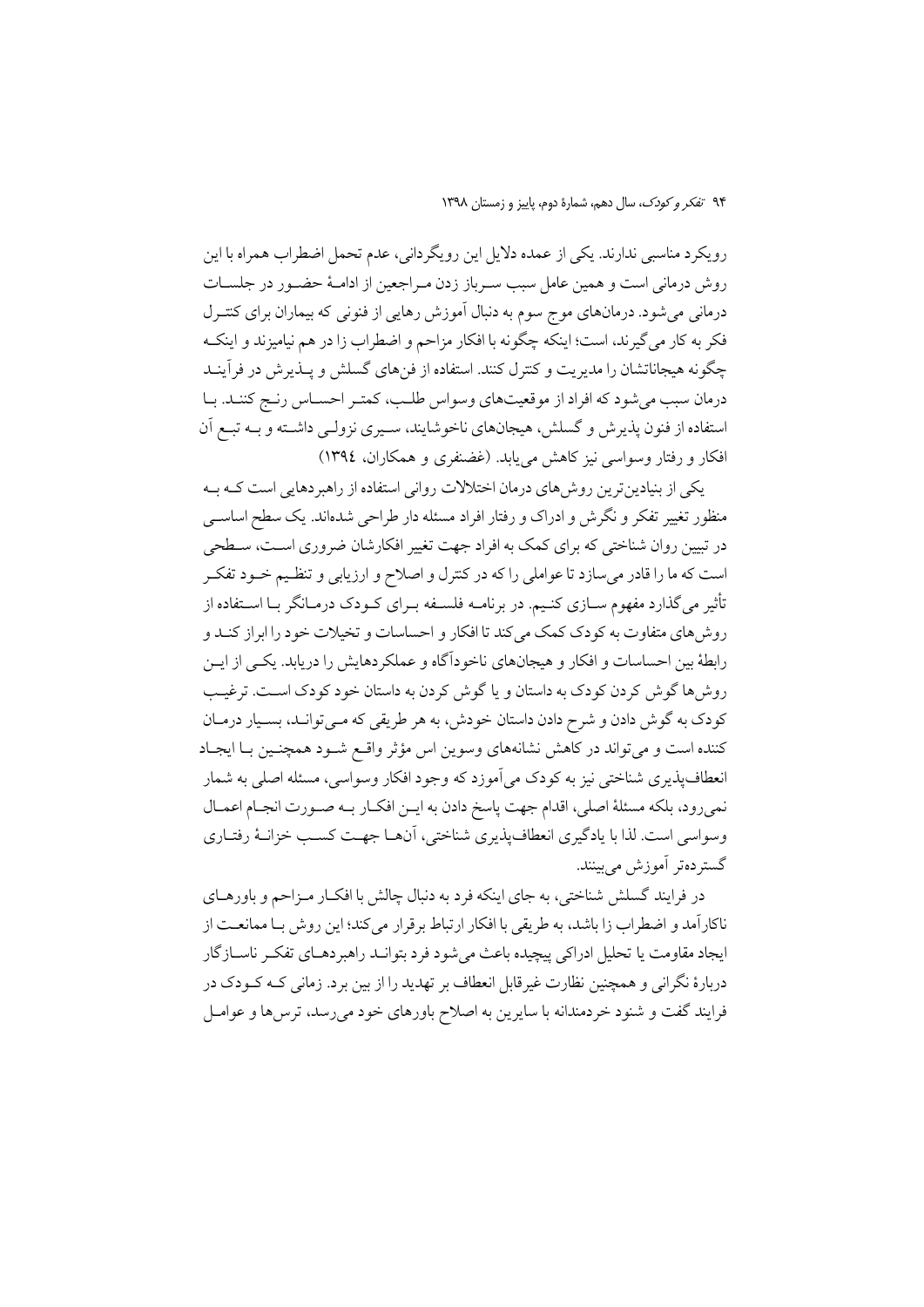غیرمنطقی استرس زای او تا حد زیادی فروکش میکند و تجربهٔ تحصیل را تجربهای لـذت بخش می با بد (هدایتی و شاطالبی، ۱۳۹۲).

فلسفه برای کودکان به کودکان چگونه درست فکر کردن را آمـوزش میدهــد زمـانی کــه کودک بتواند روش فکر کردن و فرایند آن را درک کند اینبار میتوانید افکیار خیود را کنتیرل کند و این توانایی را پیدا میکند که آن افکار که موجب پیشرفت او میشــوند را پــرورش و از افکار مزاحم رهایی پابد و در در همین حین زمانی که کـودک پـاد گرفـت چگونــه درسـت فکر کند میتواد به این درک هم دست یابد که تمام افکاری که به سراغ فرد میآینـد و یــا هــر أنچه مدت ها در ذهن او از طريق هاي مختلف جا گرفته اند و موجب احسـاس نــاراحتي و یا نگرانی در وی شده اند و یا بلعکس اعتماد نفس کاذب را در او ایجاد کرده اند چیزی جـز خيال و وهم نمي باشند. حال كودك تفاوت واقعيت و خيال را مي فهمد و زماني كه فكرى به سراغ وی می آید با آن مهارتی که در برنامه فلسفه برای کودکان کسب کرده است شــروع به تجزیه و تحلیل کردن آن میکند میـزان واقعـی و درسـت بـودن آن را میســنجد بــه جــای مبارزه با آن افکار که جز تکرار آن فکر و اعمال وسواسی برای او چیزی به دنبال ندارد فکـر خود را روبه روی خود قرار داده و در مورد آن نظر میدهد حال فکر را بخش جـدا نشـده از خود نمیداند بلکه آن را مانند تصویری تهیه شده توسط خـود میدانــد کــه قــادر اســت آن را تغییر، تصحیح و یا حذف کند در صورتی که قبل از ایــن فکــر را، جــدا ناشــدنی از خــود و وحی منزل می دانسته است . این جدا سازی فک راز خـود و توانـایی قـرار دادن آن مقابـل خود و اعمال تغییر در آن را گسلش شناختی می نامند .و این امر تنها زمـانی محقـق میشـود که فرد فرایند فکر را پداند تا زمانی که کودک نداند یک فکر چگونه به وجود آید و چگونـه میتواند برا آن مسلط شد نمیتواند به گسلش شناختی دست یابد پس در این پژوهش ما بـرای أنكه كودك به توانايي گسلش دست يابد به او سيوه فكر كردن و فراينـد أن را أمــوزش داده ایم و در نتیجه یادگیری آن توانست افکار واقعی را از غیر واقعی تشخیص آنهـا را درمقابــل خود قرار داده و در جهت مناسب آنها را ساماندهی نماید. برنامـه فلسـفه بـرای کودکـان بـا هدف ایجاد گسلش شناختی برای کودک دارای وسواس این امکان را فـراهم میکنـد کـه بـه تفکر خود به عنوان شي جدا از خود بنگرد آن را کنجکاوانه بررسي کند آن را نقد کنـد و پـا آن را تقویت کند و زمانی آن فکر را به مرحله رفتار در آورد که برا ی او مفید باشـد. و ایــن امر کودک را از سیل افکار مزاحم که او را تحت امر خود در آورده است رها میکند . كتابنامه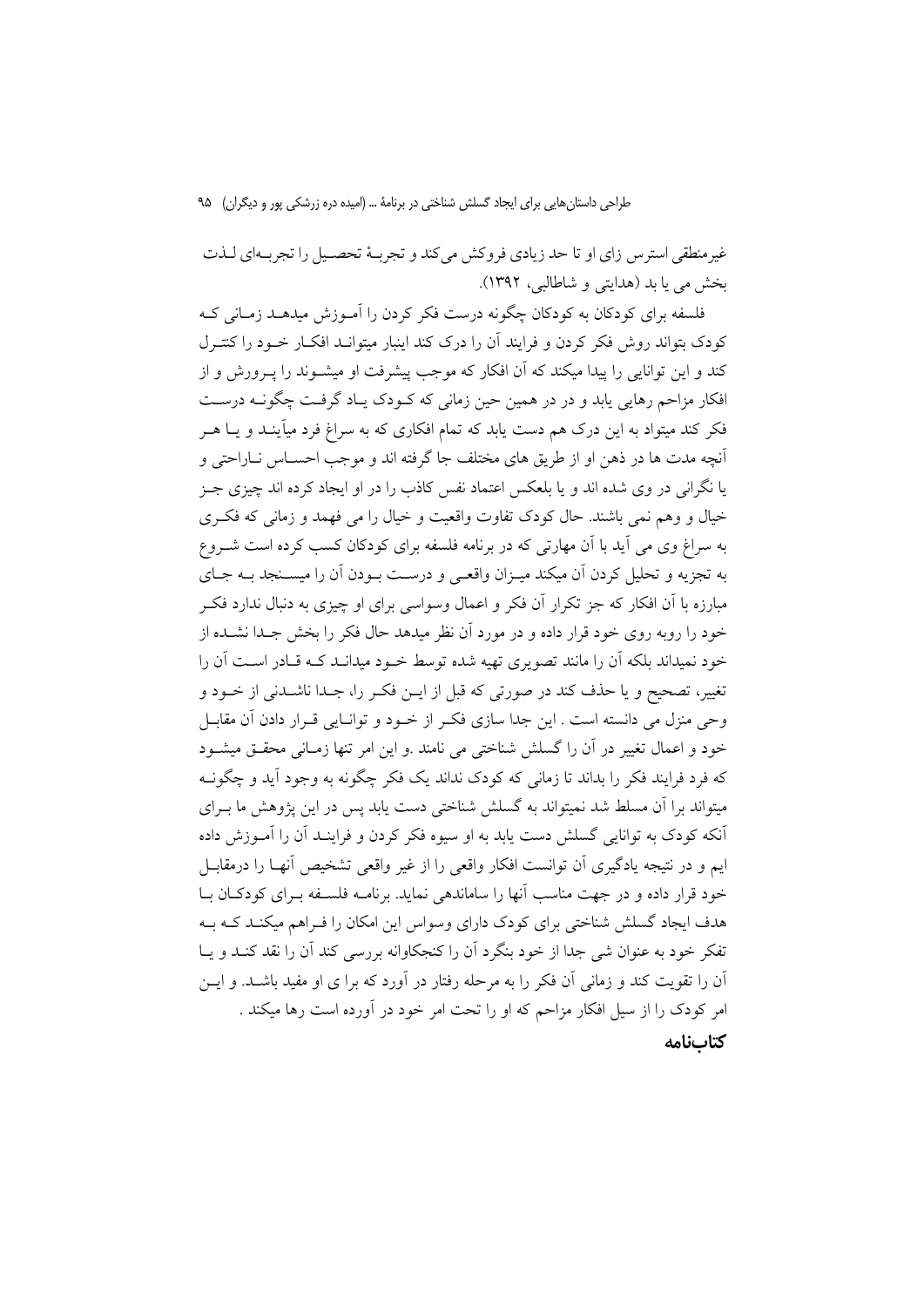- برهمن ، مريم و خدا بخشي صادق آبادي، فاطمه(١٣٩١).« آموزش فلسفه براي كودكان*». مجله بيشرفت های نوین در علوم رفتاری*. دوره دوم، شماره نهم، صفحات .
- تجلَّى نيا، امير و كريمي، روح الله(١٣٩٣). «بررسي تاثير اجراي فلسفه بـراي كودكـان در كــاهش و مهـار خشم دانش أموزان پسر پایه اول مقطع متوسطه شهر تهران». *مجله تفکر و کودک، پژوهشگاه علـوم انسانی و مطالعات فرهنگی.* سال پنجم، شماره ۱.
- حلوایی پور، زهـرا؛ خرمـایی، فرهـاد؛ خـانزاده، مصـطفی؛ نصـرت آبـادی، مهـدی( ١٣٩٢).« اعتباریــابی پرسشنامه عقاید وسواسی (نسخه ، کودک و نوجوان) در گروهی از نوجوانان ایرانی ». *مجلـه علمــی* پژوهشمی دانشگاه علوم پزشکی شهید صدوقی یزد، دوره ۲۱ ، شماره ۳.
- حبيب اللهي، اعظم و سلطاني زاده، محمد (١٣٩٤). «اثربخشي درمان مبتني بـر پــذيرش وتعهــد بــرعلائم وسواس فكرى-عملي در نوجوانان دختر مبـتلا بــه اخـتلال بدشـكلي بــدن». *مجلــه روانشناســي و* روانیزشکی شناخت جلد ۲. دوره ۲، شماره ٤ .
- مهدی، حجت الله، و فرامرزی، سالار(١٣٩٥).« تأثیر درمان ترکیبی مواجهه همراه بــا بــازداری از پاســخ و آموزش رفتاری والدین بر نشانگان وسواس در کودکان با اخـتلال همبـودی بـی اعتنـایی مقابلـه ای وسواسي\_ جبري». *ويژه نامه سومين كنفرانس بين المللي روانشناسي و علسوم تربيتسي*. مجلـه اصـول بهداشت روانبي .
- خسرونژاد، مرتضی(١٣٨٦).« تأملي بر هم انديشي ادبيات كودك و فلسفه در برنامه فلسفه براي كودكان». مجله نوآوري هاي آموزشي. شماره ۲۰.
- دره زرشکی، نسرین؛ برزگز بفرویی، کاظم و زندوانیان، احمد(۱۳۹٦). «اثربخش اَموزش فلسفه بــه شــیوه کند و کاو بر تفکر انتقــادی در دانــش آمــوزان دوره ابتــدایی». *فصــلنامه روانشناســی شــناختی*، ســال سيزدهم، دوره0، شماره٢.
- رجبي ، زهرا؛ نجفي، محمود و اكبرى بلوطبنگان، افضل(١٣٩٥).« نقش كنترل افكار و در أميختگــي فكــر و عملبا علایم وسواس در جمعیت غیر بالینی». *مجله علوم پژشکی زانکـو، دانشـگاه علـوم پزشـکی* کر *دستان . ۱*۷ (۵۳) .
- رشتچی، مژگان(۱۳۸۹). « ادبیات داستانی کودکان و نقـش آن در رشـد تفکـر ». *مجلـه تفکـر و کـودک،* پژ*وهشگاه علوم انسانی و مطالعات فرهنگی*. سال اول. شماره ۲.
- سجاديان جاغرق نرگس؛ قائدي، يحيي و اميري، معصومه(١٣٩٣). «طراحي برنامه درسي آموزش فلسـفه به کودکان ایرانی در پایه اول ابتدایی» *فصلنامه پژوهش در فلسفه تعلیم و تربیت*. سال اول، شماره ۱. سیفی گندمانی، محمد پاسین؛ شقاقی، فرهاد و کلانتری میبدی، سارا(۱۳۹۰). «اثر بخشی برنامــه آمــوزش به دانش آموزان دختر بر عزت نفس و توانایی حل مسئله آنها» *فصلنامه روانشناسی کـاربردی*. ســال ٥ شماره ٢.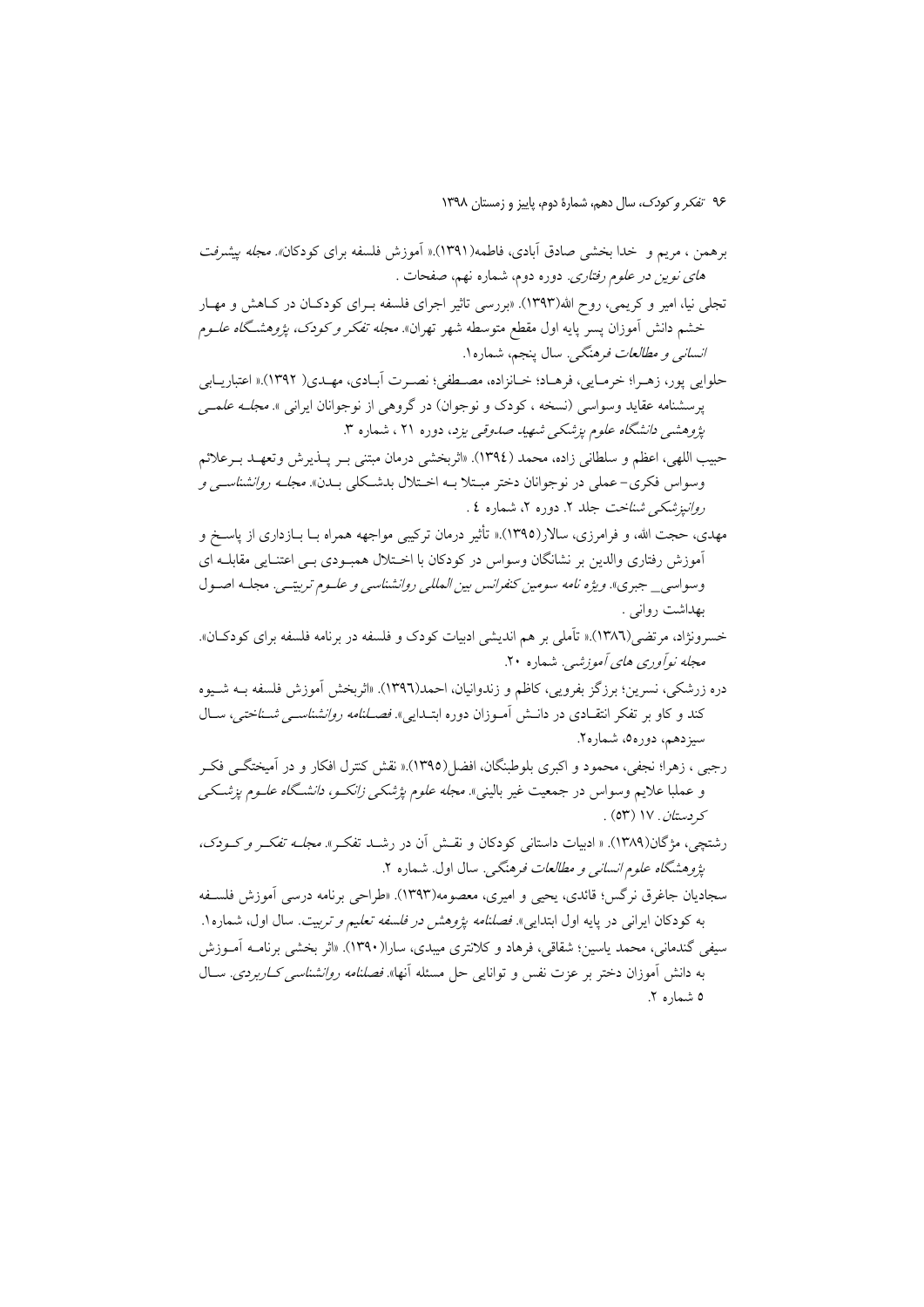ياوند حسني، اصغر؛ فرح بخش ، كيومرث و شــفيع آبــادي، عبــدالله (١٣٩٣). «بررســي اثربخشــي درمــان شناختی-رفتاری و قصه درمانی بـر کـاهش اخـتلالات رفتـاری نوجوانـان» *نشـریه پـژوهش هـای* ر*وان شناسی بالینی و مشاو*ره سال **٤,** شماره ٢.

- صالحي، صديقه؛ موسوى، سيد على محمد؛ ساريچلو، محمد ابراهيم و قافله باشي، سيد حسـين(١٣٩٣).« بررسی ویژگی های جمعیت شناختی و علایم اختلال وسواس<u>ی -</u> جبـری». *مجلـه دانشگاه علـوم یزشکے سبزوار*. دورہ ۲۱، شمارہ۲.
- طباطبایی، زهرا و موسوی، مرضیه(۱۳۹۰).« بررسی تاثیر برنامه ًفلسـفه بـرای کودکـان در یرسشـگری و تفكر انتقادي دانش آموزانيايه هاي سوم تا ينجم ابتدايي(٩ الي١١ساله) دبستان علوي شـهر ورامـين». مج*له تفکر و کودک، پژوهشگاه علوم انسان<sub>ی</sub> و مطالعات فرهنگی.* سال دوم شماره ۱.
- عباسي، فرزانه؛ عابدي، محمد رضا؛ ازهر سيد محمد مسعود و رحيمـي، مجتبـي(١٣٩٢). «تــاثير آمــوزش شناخت<sub>ی—</sub> رفتاری رابطه مادر وکودک بر کاهش علایم وسواسی جبری کودکان». *مجله تحقیـتی علــوم* ر*فتاری.* شماره ۳.
- مومنی مهموئی، حسین و پرورش، عفت(۱۳۹٥). تاثیر برنامه فلسفه برای کودکـان از طریــق حلقــه هــای کندو کاو بر خلاقیت، سازگاری اجتماعی و پیشرفت تحصیلی درس علوم دانش آمـوزان پایــه ســوم ابتدایی فصلنامه علمی پژوهشی پژوهشنامه تربیتی. سال یازدهم شماره ٤٧.

هاشميان، يژمان؛ ناظميان عباس و پيمان هاشميان( ١٣٩٥). «مقايسه اثر بخشي روش هاي درمان شــناختي \_ رفتاری و نوروفیدبک بر علایم اختلال وسواسی \_ جبری\_ نوجوانــان». *مجلــه دانشــکده پزشــکی* د*انشگاه علوم پزشکی مشهد*. دوره ۵۹، شماره ۱.

یاوند حسنی، اصغر؛ فرحبخش، کیومرث و شـفیع آبـادی، عبـدالله(۱۳۹۳). «بررســی اثــر بخشــی درمــان شناخت<sub>ی د</sub>فتاری و قصه درمانی بر کاهش اختلالات رفتاری نوجوانان». *یژوهش های روانشناسی* ب*الینے و مشاورہ* . سال ٤، شماره٧.

- Agarwal, Vivek; Yaduvanshi, Amit Arya, Rakesh; Gupta, Pawan Kumar & Sitholey, Prabhat (2016).A study of phenomenology, psychiatric co-morbidities, social and adaptive functioning in children and adolescents with OCD. Asian Journal of Psychiatry .22, 69–73.
- Akkocaoglu, Nihan& Celepoglu, Aysegül(2013). Views of primary school teachers on philosophy books prepared for children. 5th World Conference on Educational Sciences - WCES 2013. Procedia - Social and Behavioral Sciences 116, 2498 - 2503.
- Blackledge JT (2007) Disrupting verbal processes: Cognitive defusion in acceptance and commitment therapy and other mindfulness-based psychotherapies. The Psychological Record, 57, 555-576.
- Gruioniu, Octavian (2013). The philosophy for Children, an ideal tool to stimulate the thinking skills. 5th International Conference EDU-WORLD 2012 Education Facing Contemporary World Issues. Procedia - Social and Behavioral Sciences 76, 378 - 382.